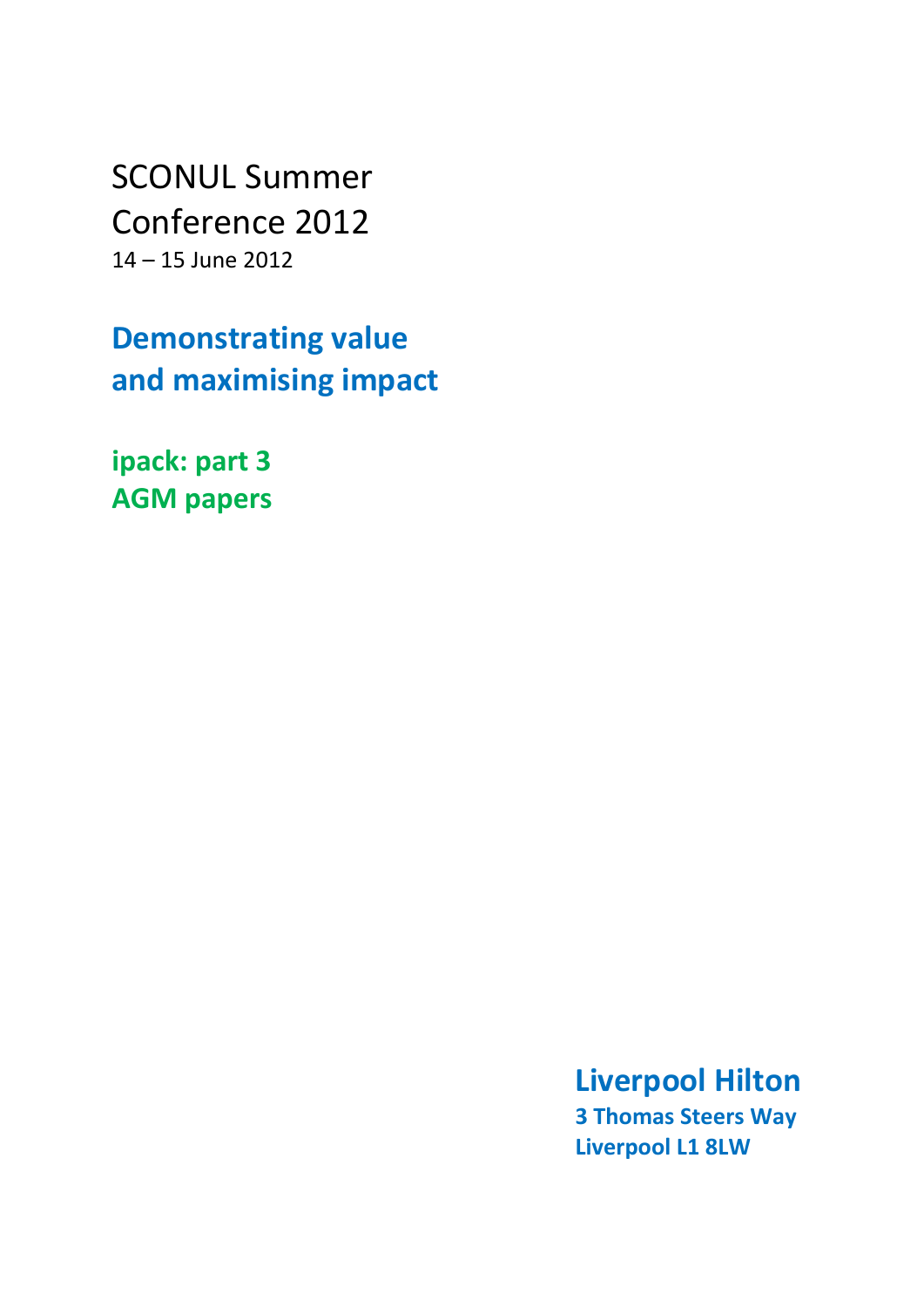# **Contents**

| <b>AGM Agenda</b>                                  | Page 3  |
|----------------------------------------------------|---------|
| <b>Minutes of SCONUL AGM 2011</b>                  | Page 6  |
| SCONUL strategy 2012-2015                          | Page 12 |
| <b>Budget 2012</b>                                 | Page 16 |
| Trustee proposal on subscriptions                  | Page 18 |
| <b>Changes in SCONUL representatives</b>           | Page 26 |
| <b>Elections to the SCONUL Board</b>               | Page 29 |
| Information about candidates standing for election | Page 30 |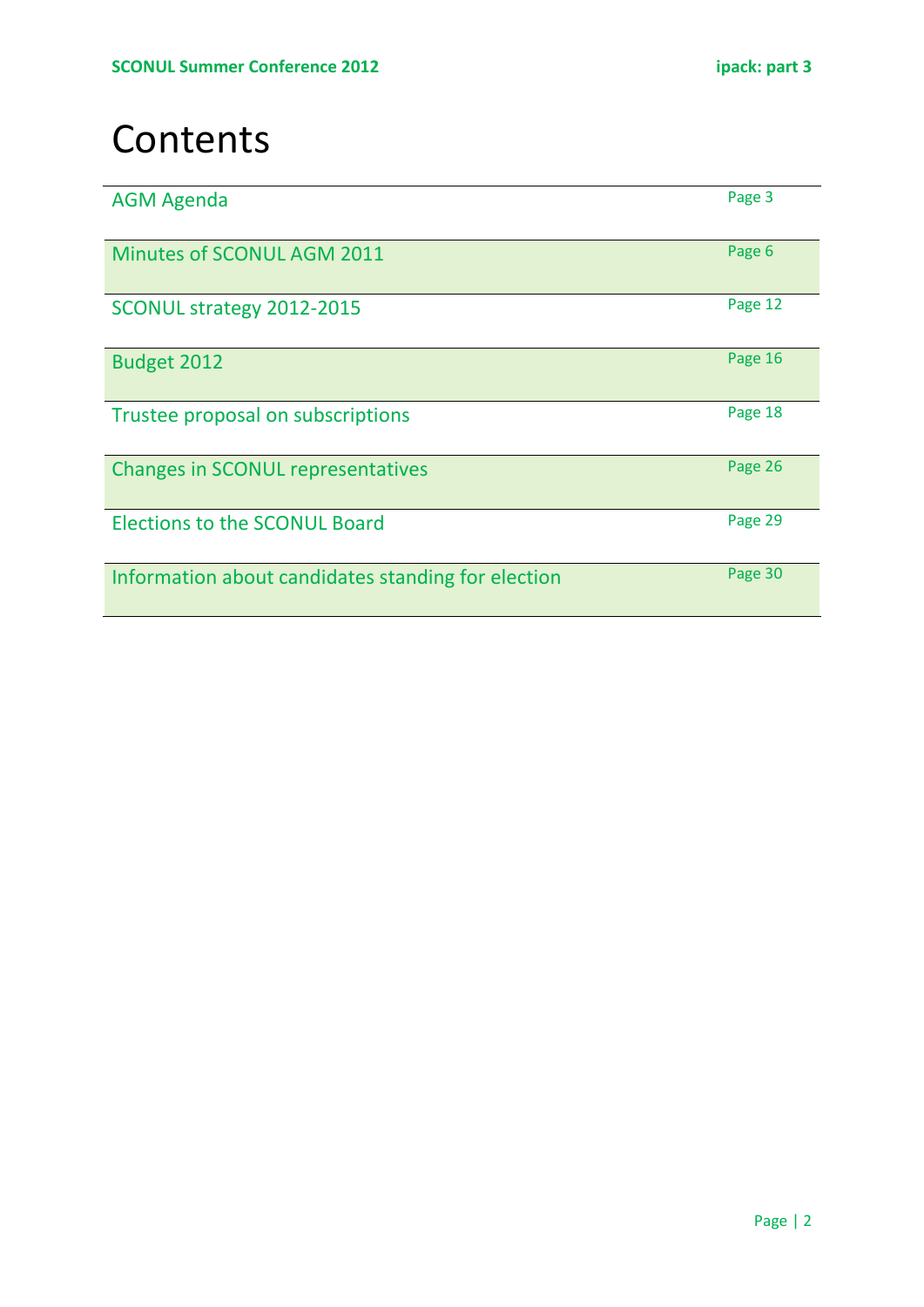### **SCONUL Annual General Meeting: Agenda** Doc. 12/43

#### To: Representatives

#### **NOTICE OF THE ANNUAL GENERAL MEETING OF SCONUL**

NOTICE IS HEREBY GIVEN that the Annual General Meeting of the Society of College, National and University Libraries will be held in the Grace Suite, Hilton Hotel, 3 Thomas Steers Way Liverpool L1 8LW, on Friday 15 June 2011 at 11.15 for the purpose of considering the Agenda below.

There are three ways in which SCONUL Representatives can vote: (a) in person at the conference, (b) by proxy at the conference, or (c) by post in advance of the conference. A form of proxy was sent by e-mail on 24 May (Doc. 12/42) and a nomination notice and ballot for Executive Board members were sent by post on 25 May 2012 (Doc. 12/45). These should be completed and returned to Ann Rossiter, SCONUL, 94 Euston Street, London, NW1 2HA not later than 17.00hrs on 11 June 2012. (See Articles 35-39 of the Memorandum and Articles of Association regarding the appointment of proxies).

#### **Obituaries**

Geoffrey Ford, University Librarian, University of Bristol, from 1990 until 2002 died on 6 August 2011.

Dennis Cox, University Librarian and Keeper of the Brotherton Collection, University of Leeds, from 1968 until 1986 died on 28 February 2012.

Elaine Dunphy, Chief Librarian, Robert Gordon University, from 1983 until 2005 died on 15 April 2012.

#### **1 Minutes**

*To consider and approve* the Minutes of the Annual General Meeting held on Wednesday 8 June 2011 at the Hilton Hotel, Cardiff (AGM Minutes, 8 June 2011 (Doc 11/67)).

#### **2 Report from the Chair**

*To receive* an oral report on the year 2011.

#### **3 SCONUL Strategy**

*To note* the SCONUL Strategy 2012-2015 [Doc. 12/46].

#### **4 Accounts**

*To receive for adoption* the Balance Sheet and Income and Expenditure Accounts for the period 1 January to 31 December 2011, together with the Reports of the Executive Board and of the Auditors, presented by the Treasurer (SCONUL annual report and financial statements year ended 31 December 2011 Doc. 12/28 Rev.1).

#### **5 Budget plan 2012**

*To receive* the budget for 2012 from the Treasurer (SCONUL Budget 2012 Doc. 12/47).

#### **6 SCONUL subscriptions 2013 - 2015** (11/67: 1008)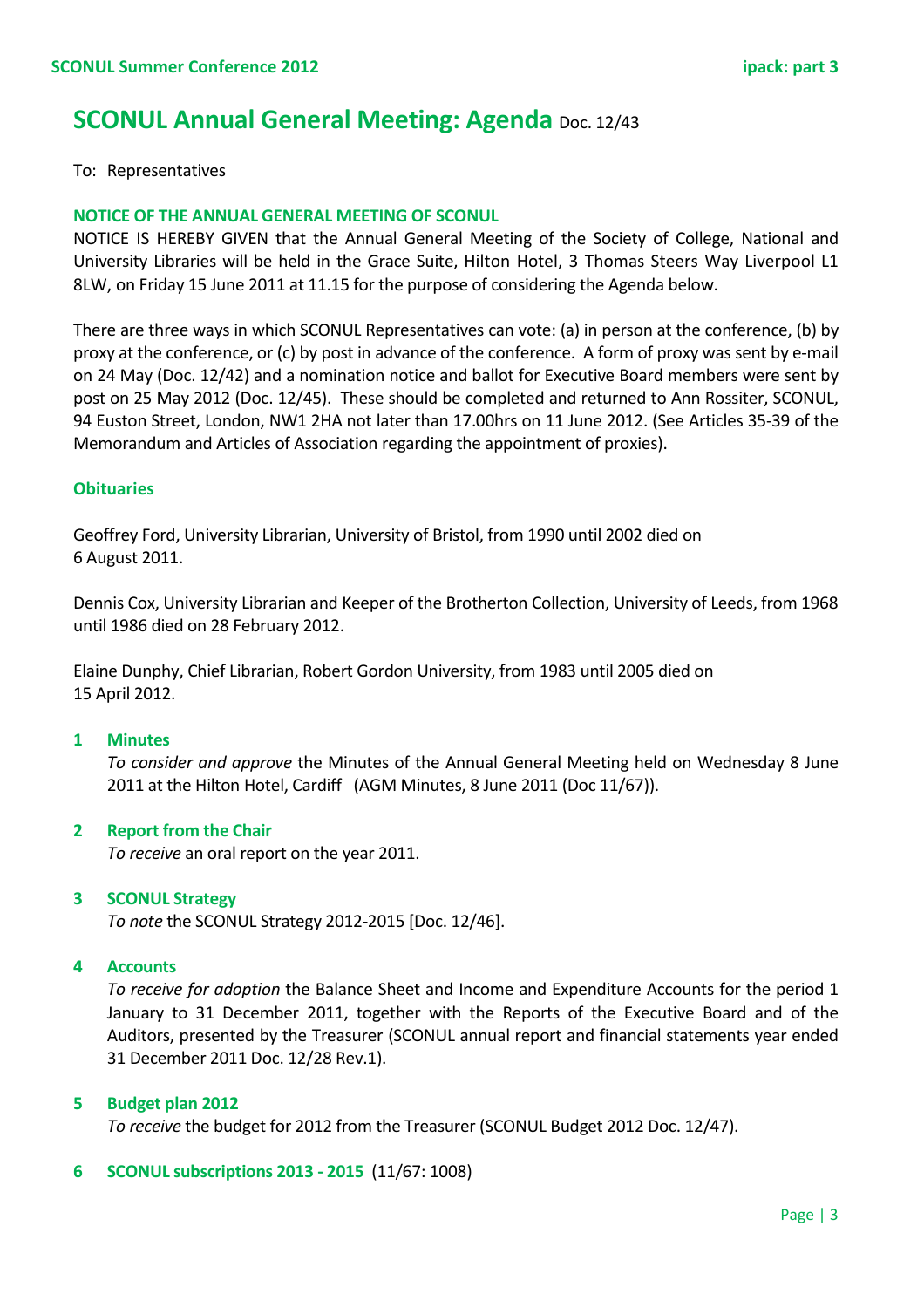*To consider* a recommendation from the Executive Board that subscriptions be increased over the period 2013-2015 to cover current income shortfall, and to provide a small surplus for further service improvement (SCONUL Subscriptions 2013-15 (Doc. 12/48)).

|                                                         | <b>Subscription rate</b><br>for 2012 (£) | <b>Proposed new</b><br>subscription rate for<br>2013(f) | Proposed<br>subscription rate for<br>2014(f) | <b>Proposed subscription rate</b><br>for 2015 (£) |
|---------------------------------------------------------|------------------------------------------|---------------------------------------------------------|----------------------------------------------|---------------------------------------------------|
| <b>Band X (national</b><br>libraries)                   | 1838                                     | 2022                                                    | 2206                                         | $2206 + inflation$                                |
| <b>Band A</b>                                           | 2195                                     | 2415                                                    | 2634                                         | $2634 + inflation$                                |
| <b>Band B</b>                                           | 2195                                     | 2415                                                    | 2634                                         | $2634 + inflation$                                |
| <b>Band C</b>                                           | 2139                                     | 2353                                                    | 2567                                         | $2567 + inflation$                                |
| <b>Band D</b>                                           | 2026                                     | 2229                                                    | 2431                                         | $2431 + inflation$                                |
| <b>Band E</b>                                           | 1914                                     | 2105                                                    | 2297                                         | $2297 + inflation$                                |
| <b>Band F</b>                                           | 1575                                     | 1733                                                    | 1890                                         | $1890 + inflation$                                |
| <b>Band G</b>                                           | 1238                                     | 1362                                                    | 1486                                         | $1486 + inflation$                                |
| <b>Band H</b>                                           | 901                                      | 991                                                     | 1081                                         | $1081 + inflation$                                |
| <b>Band I</b>                                           | 563                                      | 619                                                     | 676                                          | $676 + inflation$                                 |
| <b>Band J</b>                                           | 563                                      | 619                                                     | 676                                          | $676 + inflation$                                 |
| <b>Band Y (small</b><br>and specialist<br>institutions) | 154                                      | 169                                                     | 185                                          | $185 + inflation$                                 |

#### **7 Auditors** (11/67: 1109)

*To consider and approve* a proposal from the Executive Board that Messrs Baker Tilly be reappointed as Auditors until the conclusion of the next Annual General Meeting, at fees to be agreed by the Executive Board.

#### **8 Election of Vice-Chair** (10/89: 1011-12)

*To note* that the office of Vice-Chair will be vacated at the conclusion of this AGM through the completion of the term of office of the current holder, and that the Secretary having called for nominations on 21 April, has received one nomination for election as follows:

Nominee: Liz Jolly (Teesside University), proposed by Alison Mackenzie (Edge Hill University), seconded by Jane Core (Northumbria University).

*To note* that Liz Jolly has been declared elected unopposed, releasing a vacancy for a member of the Executive Board.

#### **9 Election of Executive Board members** (10/89: 1013-14)

*To note* the nominations received for the four vacancies on the Executive Board. (The vacancies arise through the completion of the terms of office of Maire Lanigan and Philip Payne and from the election of Emma Bull as Honorary Treasurer at the AGM on 8 June 2011 and from the election of Liz Jolly as Vice-Chair).

*To elect* four members to fill the vacancies (Nomination notice and ballot sheet Doc. 12/45).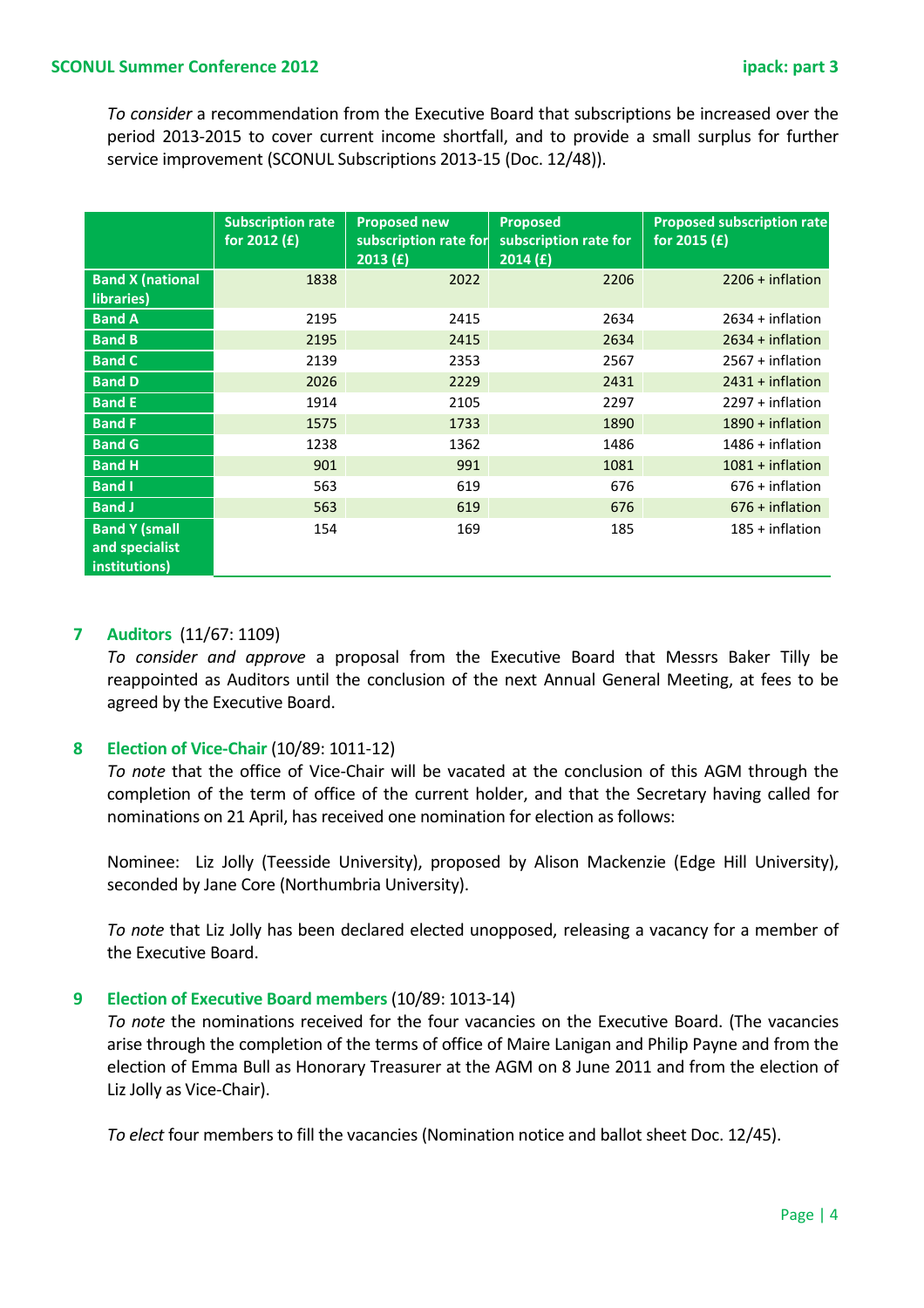#### **10 Executive Board** (11/67:1115)

*To note* the renewal of the cooptions to the Board of a representative of the British Library, of the Consortium of National and University Libraries (CONUL) and of the Scottish Confederation of University and Research Libraries (SCURL).

#### **11 Membership of SCONUL** (11/67:1116)

*To note* changes in Representation and membership of SCONUL (Record of changes in representation and membership since AGM 2011 (Doc. 12/44)).

#### **12 Future meetings of SCONUL** (11/67: 1117)

*To note* that the Autumn Conference in 2012 will be a one day meeting to be held at date to be confirmed in London.

#### **13 Retirements and farewells** (11/67:1118)

*To note* SCONUL's good wishes and thanks to Anne Bell, Lynne Brindley, Graham Bulpitt, Sheila Cannell, Sue Clegg, Richard Finch, Penny Holland, Andrew McDonald, Howard Nicholson, Mary Nixon, Stephen Pickles, Michael Roberts, Jean Sykes, Pamela Thompson, Elaine Urquhart, Hazel Woodward.

#### **BY ORDER OF THE EXECUTIVE BOARD**

\_\_\_\_\_\_\_\_\_\_\_\_\_\_\_\_\_\_\_\_\_\_\_\_

Ann Rossiter Company Secretary 7 June 2012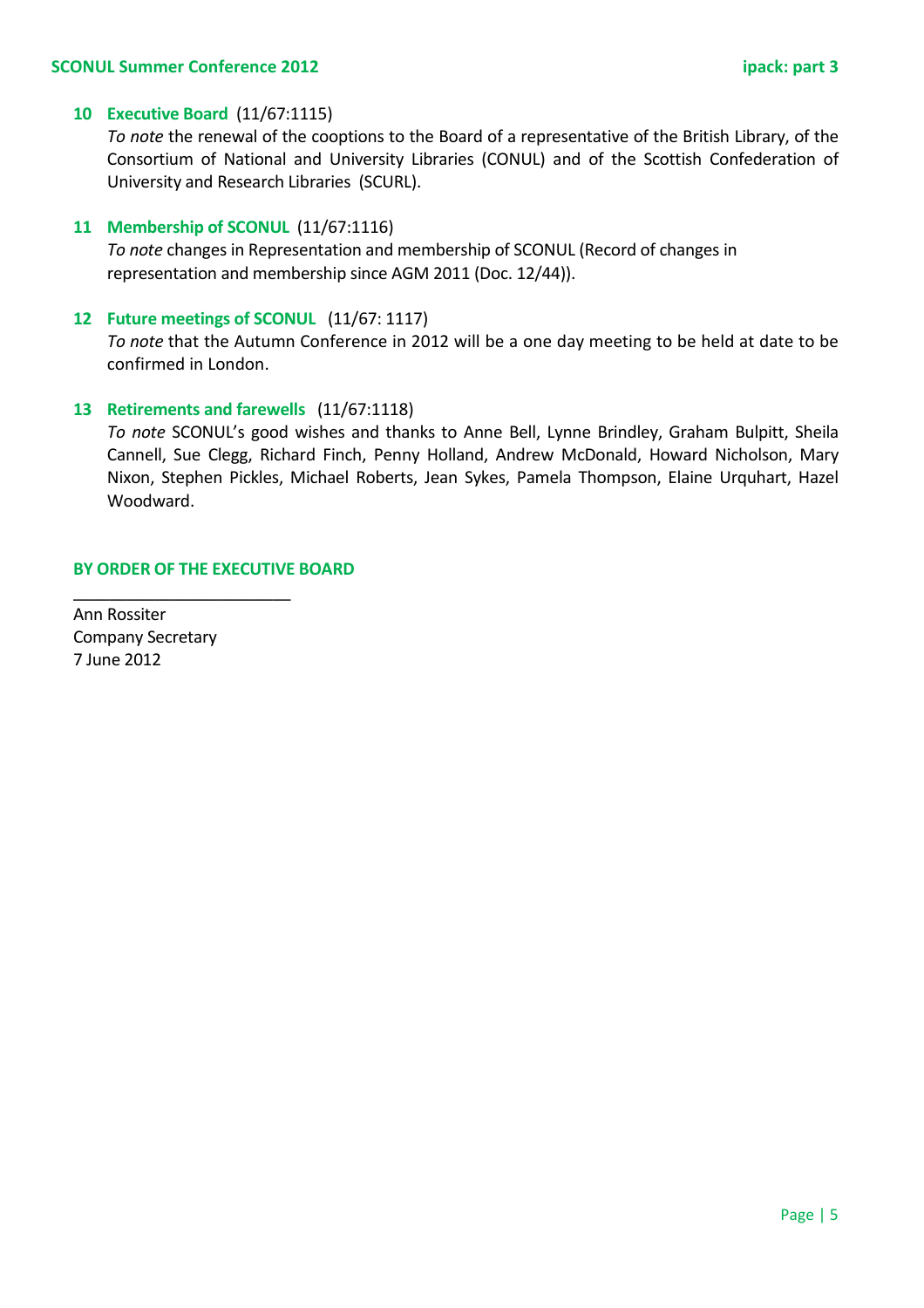## **Minutes of the SCONUL 2011 Annual General Meeting Doc. 11/67 8 June 2011**

Annual General Meeting of the Society of College, National and University Libraries held in the Ballroom, Hilton Hotel, Kingsway, Cardiff CF10 3HH on Wednesday 8 June 2011 at 17.30.

#### **Obituaries:**

Dr Brenda Moon, University Librarian, University of Edinburgh, from 1980 until 1996, died on 7 March 2011.

Ken Roberts, Chief Librarian, Cardiff University, from 1970 until 2002, died on Friday 13 August 2010.

Dr Maurice B Line, Director-General, The British Library, from 1974 until 1988, died on 21 September 2010.

#### **Agenda**

1101 Representing member institutions were:

A F Parsons (University of Wolverhampton); in the Chair; B Adams (St George's, University of London); E Adamson (University of Wales Institute Cardiff); D Ball (Bournemouth University); C Banks (University of Aberdeen); \*R Battersby (University of Edinburgh); A Baud (Bath Spa University); G Barry (Manchester Metropolitan University); E Bull (Queen Mary, University of London); P Cohen (Dublin Institute of Technology); \*J Conway (University of the Arts London); R Davies (Aberystwyth University); H Dundell (University of Glasgow); R Finch (University of Derby); C Fyfe (University of Leicester); \*C Jeffery (Oxford Brookes University); A M W Green (National Library of Wales); R Jenkins (Loughborough University); D Job (University of Birmingham); E Jolly (University of Teesside); \*M Kitching (London South Bank University); M Lanigan (City University London); \*\*V Lawrence (Goldsmith, University of London); R Lynch (University for the Creative Arts); G McDonald (Heriot-Watt University); C McKenna (University of Ulster); \*\*D Mead (National Library of Scotland); M Melling (Liverpool John Moores University); J Norry (Leeds Metropolitan University); \*E Oddy (University of Newcastle); P Payne (Birkbeck, University of London); \*J Peters (Cardiff University); S Phillips (University Campus Suffolk); \*C Philpotts (London Metropolitan University); C Porter (Newman University College); J Robinson (School of Oriental and African Studies); C Rock (Coventry University); \*\*S Rose (Southampton Solent University); \*C Satchwell (University of Westminster); M Scarrott (St Mary's University College Twickenham); I Snowley (University of Lincoln); C Taylor (Nottingham Trent University); J Tuck (Royal Holloway, University of London); J S Town (University of York); \*R L Wake (University of Southampton); T Wales (London Business School); \*C Wise (University of London); \*R Wood (University of Reading); \*\*N Wright (London School of Economics)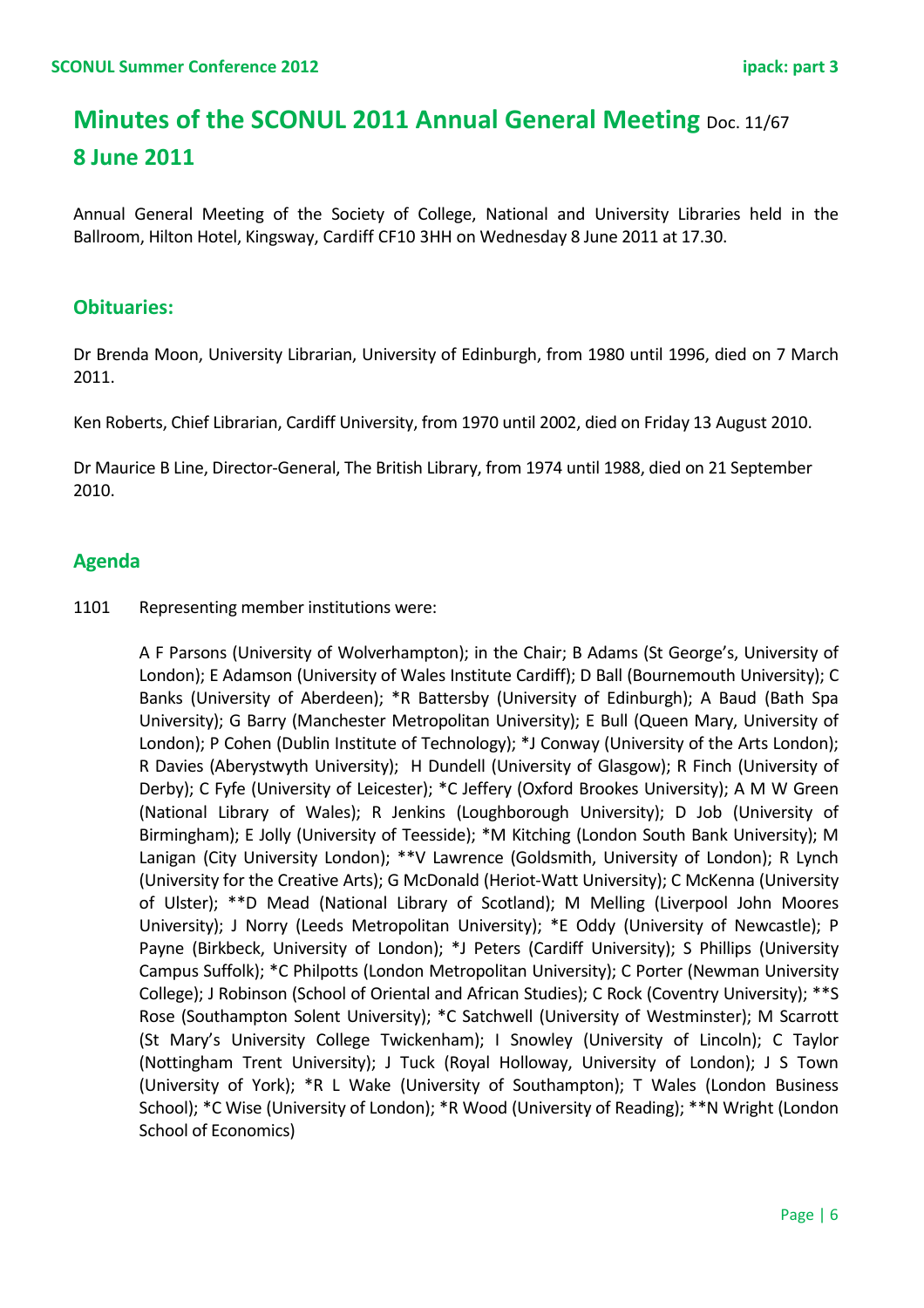- \* attending as a staff member of the institution holding proxy for the Representative
- \*\* attending as a staff member of the institution in place of the Representative

The Executive Director and Secretary, A H Rossiter, was in attendance, assisted by G A Downe, Assistant Secretary and S Ng, Secretarial Assistant; and V Stevenson (SCONUL Focus Editor).

The following, not being formal Representatives, were in attendance: A Evans (OCLC); J Hart (Aberystwyth University).

#### **Apologies**

1102 The following apologies for absence were recorded:

R Adams (Trinity College, Dublin); G Anderson (University of the Highlands and Islands); M Anderson (Robert Gordon University); J Andrew (University of Central Lancashire); J Andrews (Birmingham City University); K Arnold (De Montfort University); P J Atkinson (University of Glamorgan); P Ayris (University College London); K Black (University of Sunderland); D Boden (Glasgow Caledonian University); J Bramwell (Tate); L Brindley (The British Library); P Brooks (Royal Agricultural College); J Brooks Howard (University College Dublin); M L Brown (University of Southampton); E Buchan (Scottish Agricultural College); G Bulpitt (Kingston University); R Butler (University of Essex); S Cannell (University of Edinburgh); P Christie (University of the Arts London); S Clegg (Roehampton University); C Cochrane (Royal Scottish Academy of Music and Drama); J Colam (University of East Anglia); W Connolly (Newcastle University); J Core (University of Northumbria); J Cox (National University of Ireland, Galway); U Crow (Buckinghamshire New University); K Eaton (Guildhall School of Music and Drama); S Enright (University of Westminster); W Evans (University College Plymouth St Mark and St John's); D Farley (University of Winchester); J FitzGerald (University College, Cork); J Furness (Edinburgh College of Art); C Gallacher (University of Bristol); A George (University College Falmouth); T Giles (Norwich University College of the Arts); J Glasby (Leeds College of Music); N Goodfellow (Leeds Trinity University College); K Greaves (Harper Adams University College); K Guiver (Norwich School of Art and Design); R Gwyer (University of Portsmouth); R Hall (London South Bank University); L Hammond (University of Buckingham); A Hannaford (University of Worcester); T Hanson (University of Brighton); A Harvey (Swansea Metropolitan University); P Hassell (Royal College of Art); R Hewings (Writtle College); T Hodgson (University of Bolton); T Hanson (University of Brighton); A Hopkins (Courtauld Institute of Art); J Howell (London Metropolitan University); G Hunt (University of the West of Scotland); S Jackson (Royal Veterinary College); A Jarvis (University of Cambridge); E James (National Art Library); A Jenkins (Cardiff University); B Jenkins (Institute of Cancer Research); P Jeorrett (Glyndŵr University); F Jones (St Mary's University College Belfast); K Kelly (Royal College of Surgeon in Ireland); N Kershaw (Anglia Ruskin University); C Kidwell (Trinity Laban); S King (Conservatoire for Dance and Drama); D Learmont (Bangor University); M Lewis (University of Sheffield); C Lloyd (London School of Hygiene and Tropical Medicine); A Loveland (Central School of Speech and Drama); A Mackenzie (Edge Hill University); D Martin (University of Hertfordshire); C McCauley (National University of Ireland, Maynooth); F Muir (Queen Margaret University); J Munro (University of Reading); A Murphy (University of Greenwich); C Nicholson (Glasgow School of Art); M Nixon (Goldsmiths College); G O'Riordan (University of Limerick); E Oyston (Sheffield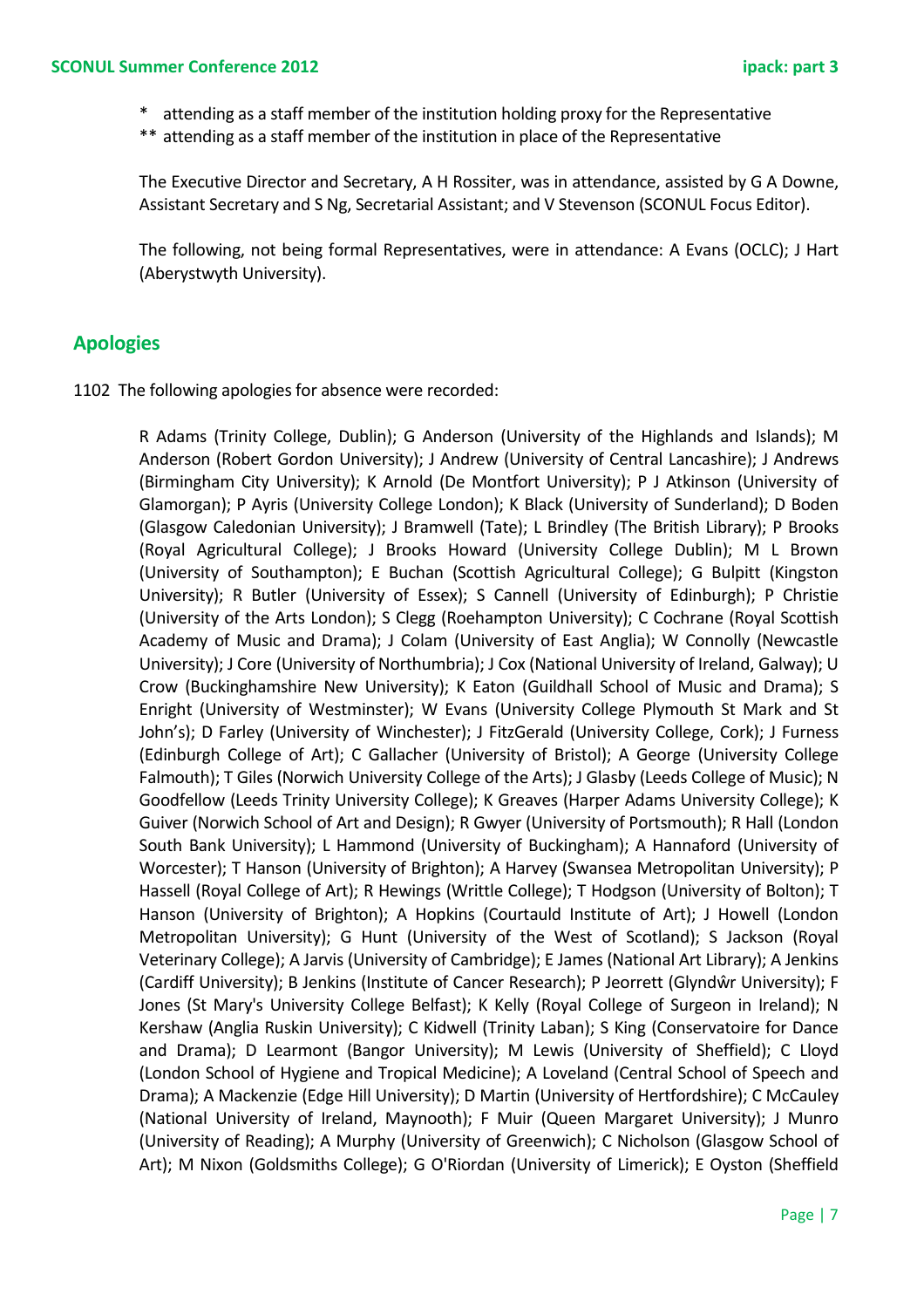Hallam University); R Parsons (University of Dundee); C Pedley (Heythrop College); S Pickles (Institute of Education, University of London); C Pinder (Edinburgh Napier University); S Pinfield (University of Nottingham); G Popp (BFI National Library); E Powis (University of West London); C Pressler (University of London); J Purcell (University of Durham); C Rex (University of the West of England, Bristol); P Reynolds (Keele University); M Roberts (University of Strathclyde); F Ross (National Library of Ireland); P Ryan (Canterbury Christ Church University); E Sansby (Bishop Grosseteste University College Lincoln); J Savidge (University of Surrey); P Sheehan (Dublin City University); M Shoebridge (University of Exeter); D Shorley (Imperial College London); N R Smith (Aston University); J Sotillo (University of Kent); P Sykes (University of Liverpool); L Taylor (Liverpool Hope University College); S Thomas (University of Oxford); P Thomson (Royal College of Music); M Toole (University of Stirling); E Traynor (Queen's University, Belfast); F Trew (Rose Bruford College); J Upton (University of St Andrews); M Wade (National Library of Scotland); J Waite (Arts University College at Bournemouth); M Wake (School of Pharmacy, University of London); H Westmancoat (York St John University); S White (University of Huddersfield); N Whitsed (Open University); J Wilkinson (University of Manchester); S Wilkinson (University of Wales Trinity Saint David); A Wilson (London Business School); H Woodward (Cranfield University); H Workman (Oxford Brookes University); A Wright (Royal Northern College of Music); C Wrightson (University of Gloucestershire); A Yasamee (Ravensbourne); (University of Chester); (Swansea University); (The Wellcome Library)

#### **Minutes**

1103 *Received and adopted*, on a resolution proposed by Elizabeth Jolly and seconded by Helen Durndell, the Minutes of the Annual General Meeting held on Wednesday 16 June 2010 at the Queens Hotel, Leeds. (Doc 10/89 (already circulated))

#### **Report from the Chair** (10/89: 1005)

- 1104 *Received* an oral report on the year 2010.
- 1105 *Noted* our thanks both to Alun Jenkins, departing Honorary Treasurer after six years' office, and to Toby Bainton, who retired in September 2010 after fifteen years as SCONUL Secretary.

#### **Accounts** (10/89: 1006)

1106 *Received and adopted*, on a resolution proposed by Stephen Town and seconded by David Ball, the Balance Sheet and Income and Expenditure Accounts for the period 1 January to 31 December 2010, together with the Reports of the Executive Board and of the Auditors, presented by the Vice Chair. (Doc. 11/35 Rev.1)

#### **Budget plan 2011** (10/89: 1007)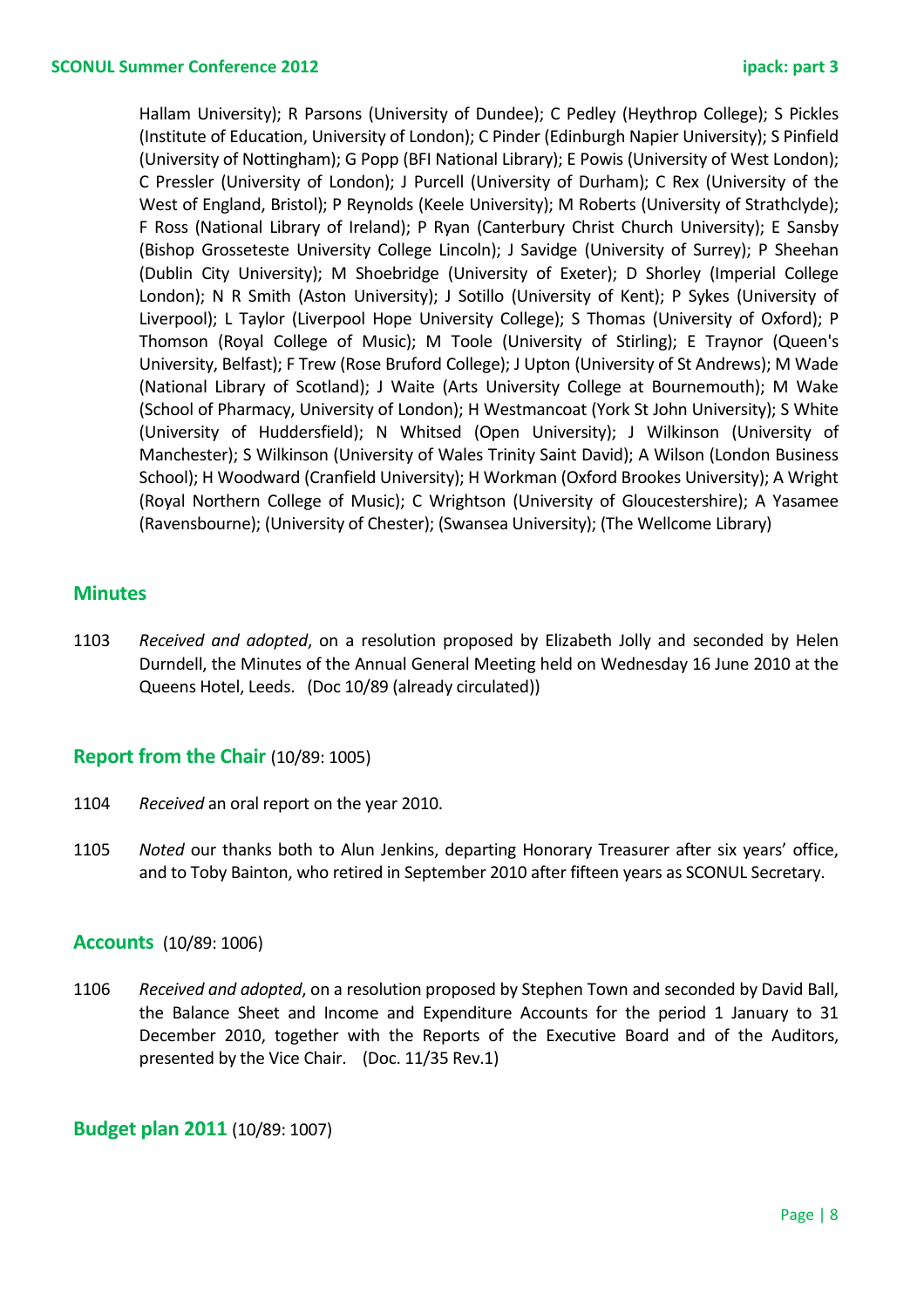1107 *Received* the budget for 2011 from the Vice Chair. (Doc. 11/57)

#### **SCONUL subscriptions 2012** (10/89: 1008-09)

1108 *Approved*, on a resolution proposed by Philip Cohen and seconded by Maire Lanigan, a recommendation from the Executive Board that subscriptions for 2012 be held at the 2011 rate (the table below shows the subscriptions in detail).

| <b>JISC Band</b>                         | <b>Subscription £</b> | <b>Subscription £</b> | Percentage |
|------------------------------------------|-----------------------|-----------------------|------------|
|                                          | 2011                  | 2012                  | change     |
| <b>Band</b><br>$\boldsymbol{\mathsf{A}}$ | 2195                  | 2195                  | 0%         |
| <b>institutions</b>                      |                       |                       |            |
| $\overline{B}$<br><b>Band</b>            | 2195                  | 2195                  | 0%         |
| <b>institutions</b>                      |                       |                       |            |
| $\mathsf{C}$<br><b>Band</b>              | 2139                  | 2139                  | 0%         |
| <b>institutions</b>                      |                       |                       |            |
| <b>Band</b><br>D                         | 2026                  | 2026                  | 0%         |
| <b>institutions</b>                      |                       |                       |            |
| E<br><b>Band</b>                         | 1914                  | 1914                  | 0%         |
| <b>institutions</b>                      |                       |                       |            |
| F<br><b>Band</b>                         | 1575                  | 1575                  | 0%         |
| <b>institutions</b>                      |                       |                       |            |
| <b>Band</b><br>G                         | 1238                  | 1238                  | 0%         |
| <b>institutions</b>                      |                       |                       |            |
| <b>Band</b><br>H                         | 901                   | 901                   | 0%         |
| <b>institutions</b>                      |                       |                       |            |
| <b>Band</b>                              | 563                   | 563                   | 0%         |
| <b>institutions</b>                      |                       |                       |            |
| <b>Band</b>                              | 563                   | 563                   | 0%         |
| <b>institutions</b>                      |                       |                       |            |
| $\overline{\mathsf{x}}$<br><b>Band</b>   | 1838                  | 1838                  | 0%         |
| institutions *                           |                       |                       |            |
| <b>Band</b><br><b>V</b>                  | 154                   | 154                   | 0%         |
| institutions **                          |                       |                       |            |

national institutions

\*\* monotechnic institutions in the performing arts

### **Auditors**

1109 *Approved*, on a resolution proposed by Rebecca Davies and seconded by Philip Payne, a proposal from the Executive Board that Messrs Baker Tilly be reappointed as Auditors until the conclusion of the next Annual General Meeting, at fees to be agreed by the Executive Board.

**Election of Honorary Treasurer** (08/43: 0816)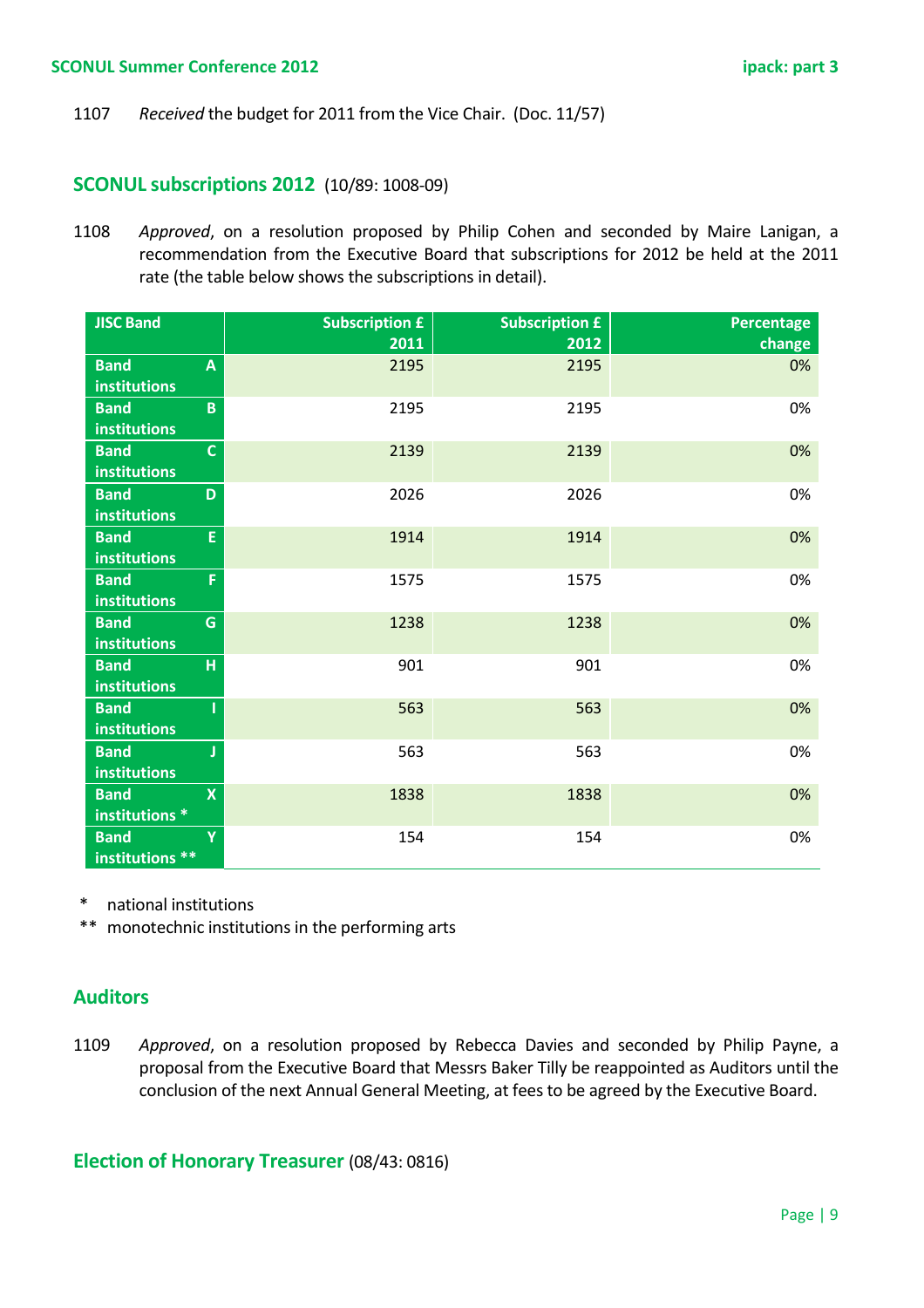1110 *Noted* that the office of Honorary Treasurer would be vacated at the conclusion of the meeting through the completion of the term of office of the current holder, and that the Secretary having called for nominations on 28 April, had received one nomination for election as follows:

Nominee: Emma Bull (Queen Mary, University of London), proposed by Kirsten Black (University of Sunderland), seconded by Alison Baud (Bath Spa University).

1111 There being only one nomination, Emma Bull was declared *elected.*

#### **Executive Board membership**

- 1112 *Noted* a paper from the Executive Director. (Doc. 11/56)
- 1113 *Approved*, a special resolution proposed by Helen Durndell and seconded by Rosemary Lynch, to effect amendments regarding membership of the Executive Board to SCONUL's *Memorandum and Articles of Association* subject to a correction to paragraph 46 to read 'The nine elected Representatives…' (paragraphs 45-51, and 6.2 of the Conduct of Business).

#### **SCONUL Executive Director**

1114 *Noted* that Ann Rossiter was appointed SCONUL's Executive Director from 13 September 2010.

#### **Executive Board** (10/89:1016)

1115 *Noted* the renewal of the cooptions to the Board of a representative of the British Library, of the Consortium of National and University Libraries (CONUL) and of the Scottish Confederation of University and Research Libraries (SCURL).

#### **Membership of SCONUL** (10/89:1017)

1116 *Noted* changes in Representation and membership of SCONUL. (Doc. 11/55 rev. 1 attached)

#### **Future meetings of SCONUL** (10/89:1018)

1117 *Noted* that the Autumn Conference in 2011 will be a one day meeting to be held on 8 December 2011 at the British Library Conference Centre in London.

#### **Retirements and farewells** (10/89:1019)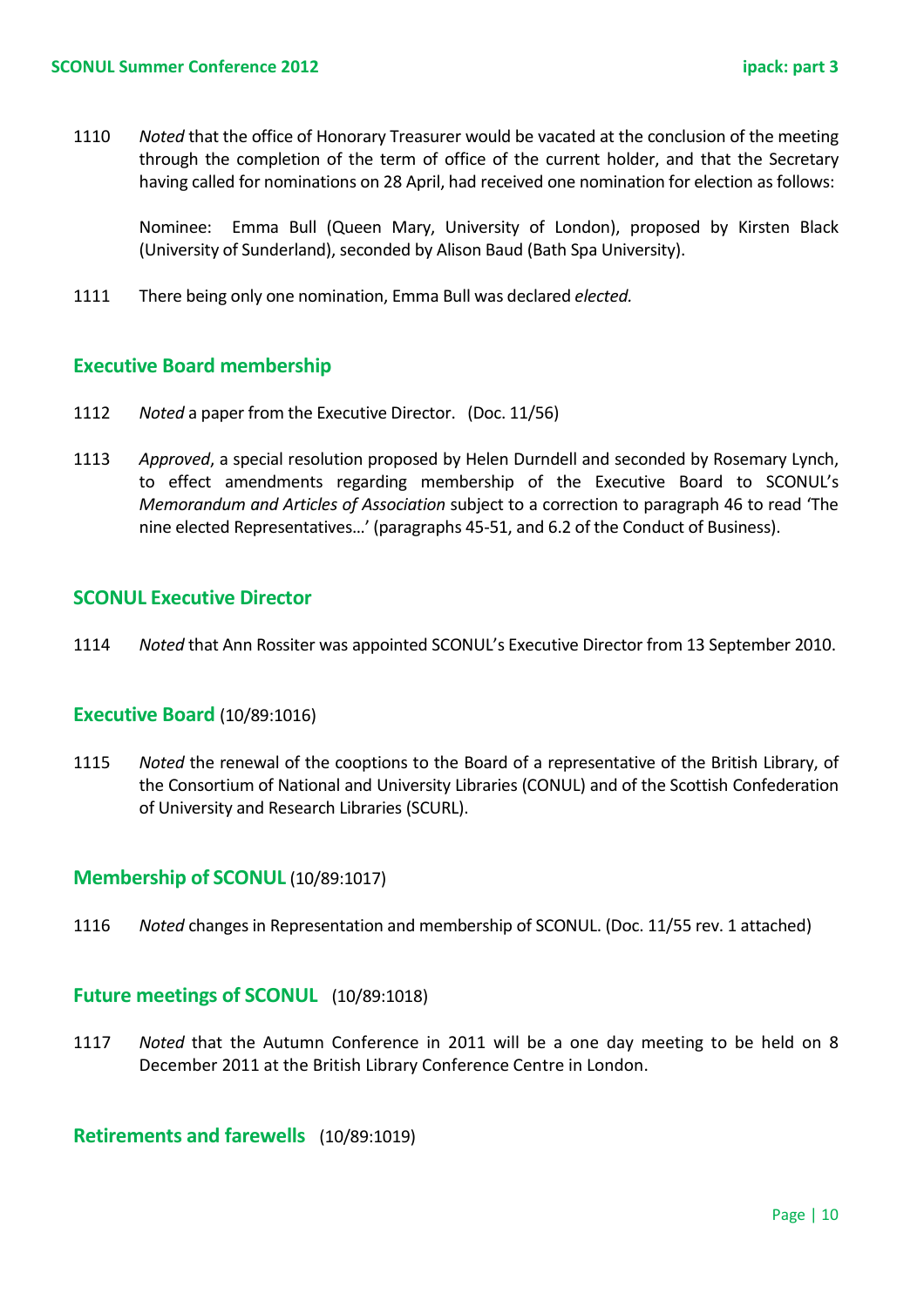#### **SCONUL Summer Conference 2012 ipack: part 3**

1118 *Noted* SCONUL's good wishes and thanks to Edward Brush, Tony Chalcraft, Margaret Coutts, Mary Davies, Kevin Ellard, Stephanie Holliday, Alun Jenkins, John Lancaster, Ann Mathie, John Meriton, Edward Oyston, Scott Robertson, David Sharp, and John Wolstenholme.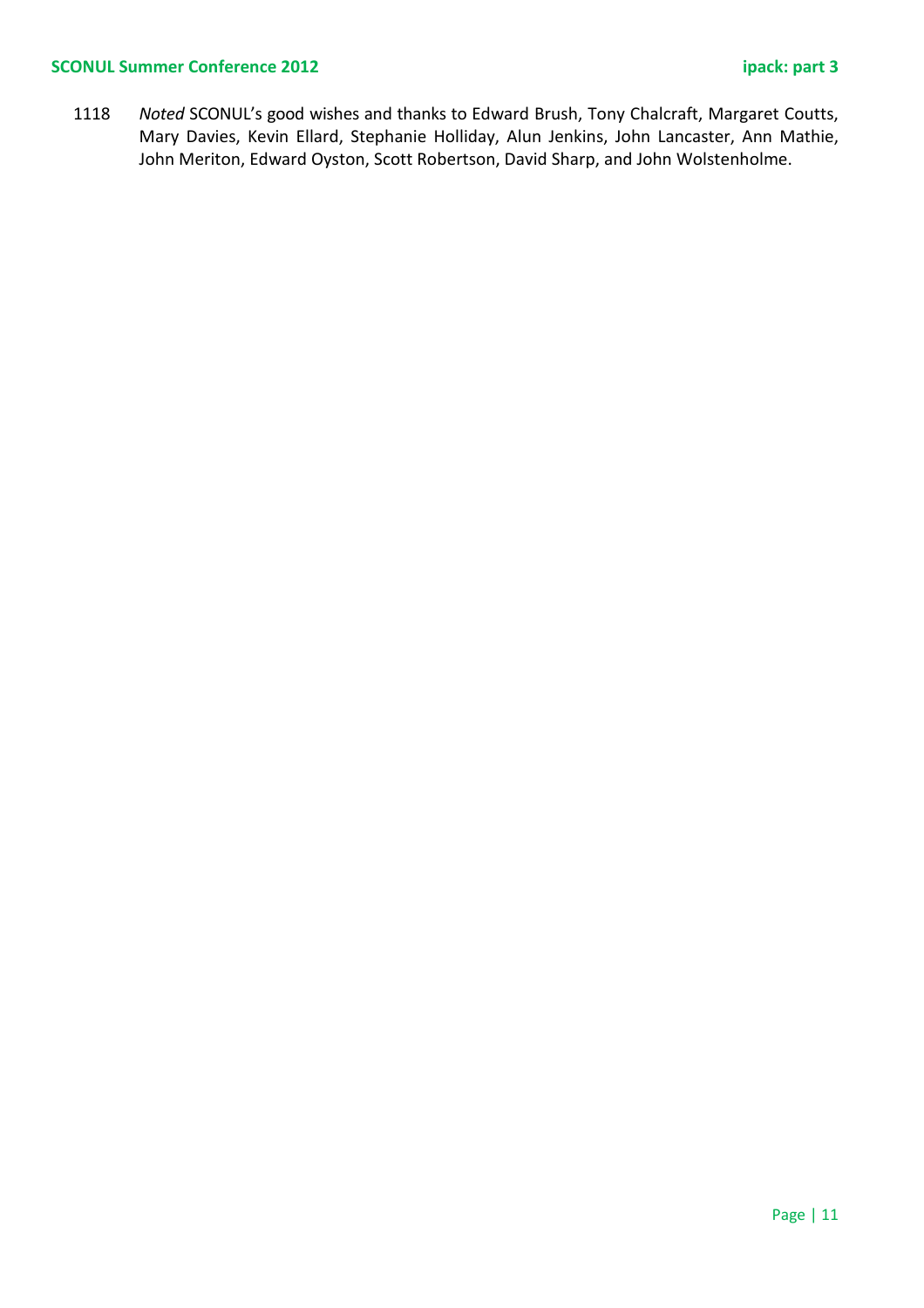### **SCONUL Strategy 2012 – 2015** Doc 12/46

#### **Our vision**

For UK and Irish national and academic libraries to be second to none in enabling learning and research.

#### **SCONUL's mission**

SCONUL supports member libraries to deliver outstanding services to students, researchers and academics, thereby enabling their institutions to achieve excellence in teaching and research. We do this by working closely with those leading national and academic libraries of all missions, to share knowledge and best practice and to facilitate collective solutions where required. We speak for the community in its dealings with national and international bodies and promote the value that libraries bring to their institutions, their users and to the UK and Ireland as a whole.

#### **Context: transformational change**

The university library retains its long-established place at the heart of the institution, despite new funding models for HE; rapid, transformative technological change and the move away from traditional methods of delivering resources. The quality of its services is critical for the success of its home institution in terms of learning outcomes, research income and attracting undergraduates, academic staff, taught postgraduates and researchers. For all these groups of users, it provides a set of important interconnected functions: a space for quiet concentration or collective study, a source of expert support (for example on digital and information literacy) and access to the world's knowledge.

As these functions become disaggregated, access is as much virtual as physical. Growth in the availability of digital resources has taken the ways in which national and academic libraries deliver information in exciting and radical new directions. Accessing resources is now possible though diverse routes and devices, broadening out the times and places at which students, researchers and academics can access the library and making possible new ways of learning. The development of discovery tools provides scope for surfacing otherwise hidden resources and the growth of patron-driven acquisition of e-books is shaping collections directly in response to demand. The transformation of the way knowledge is produced and communicated is throwing up new challenges for institutions which libraries are using their skills and knowledge to solve through greater involvement in the research lifecycle, including data curation, and of open access resources. Physical collections remain important for many library users and traditional library skills are still vital, for example for special collections which add to the stature and distinctiveness of institutions in both physical and virtual forms.

The work the library undertakes contributes directly to the institution's academic mission and to equipping students with the skills and knowledge they need to achieve academically and to maximise their employability. The number of people using academic libraries is rising and the significant investment made in library space and resources (£700 million in the UK in 2010-11) has helped the UK and Ireland maintain their place in higher education rankings. The popularity of the library as a study space means that for most institutions, the physical footprint of the library will be retained or grow. Increasingly, in the competitive environment for domestic and overseas students, the quality of library spaces is an important factor in attracting new students and we are seeing new library buildings - architecturally daring and highly finished being developed.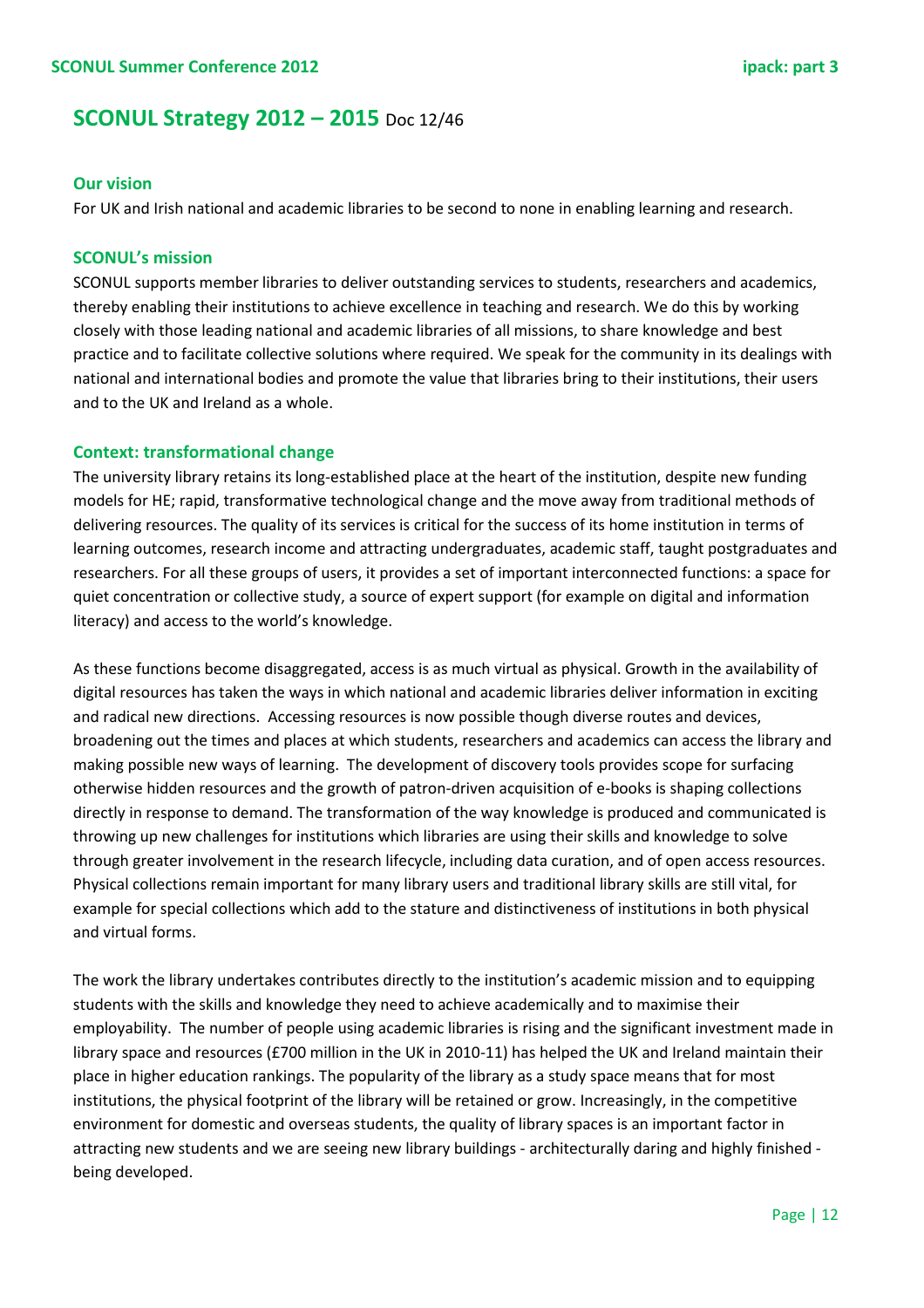The physical and conceptual boundaries of the library are blurring. Services to students are no longer delivered within traditional institutional silos and are becoming increasingly personalised and user-focused while the internationalisation of higher education both in terms of the flow of students between nations and the establishment of international campuses requires the development of new skills and networks. The academic libraries community has a strong track record of collaboration with peers both inside and beyond their home institutions, and the heads of library services bring their professional management and leadership skills to the new forms of partnership being developed across the higher education sector. Developments in cloud computing, data storage and computing power make remarkable and transformative changes possible in the way that information is shared and communicated. Political and institutional demand for increased operational efficiency including via shared services adds impetus to members' interest in new models of service provision. The library team's skills base is wider than ever before, incorporating technical skills such as digital curation and preservation; the creation and management of research data but also excellence in customer service.

#### **Our strategic priorities for 2012-2015**

Over the coming three years, SCONUL will focus its work in four core areas:

#### ∗ **Collaboration and shared services**

SCONUL will scope out for new areas for collaboration on services and back-office functions, drawing on the collective expertise of the sector to help deliver these. It will continue to shape existing collaborative and shared services including those in development, such as Knowledge Base +. It will take a thoughtleadership approach, horizon-scanning and working with vendors and other partners to inform thinking about the next generation of library management systems and discovery tools. It will advise also on the leadership and governance skills necessary for shared services.

#### **Performance and quality**

SCONUL will work with international and domestic partners on the development of new and existing metrics for performance, shaping these to ensure they are appropriate, and enabling members to keep abreast of international standards and comparators for academic library services. We will continue to develop and manage the SCONUL statistics to ensure that these are fit for purpose and will carry on contributing to the wider national and international discussions about the evaluation of university services, including the process of Institutional Review.

#### ∗ **Academic Content and Communication**

SCONUL will continue to campaign for a healthy scholarly communications ecosystem and support the evolution of open scholarship, open access and new models of publishing and information provision. This includes influencing the markets for e-books and journals and e-licensing for traditional and nontraditional users. We will advocate for the library's role as knowledge manager to the institution, and share best practice in collection development and management. We will members informed of developments in IP and copyright policy, library e-publishing and explore the new opportunities for new models arising as a result of media and technological change.

#### **User experience and success**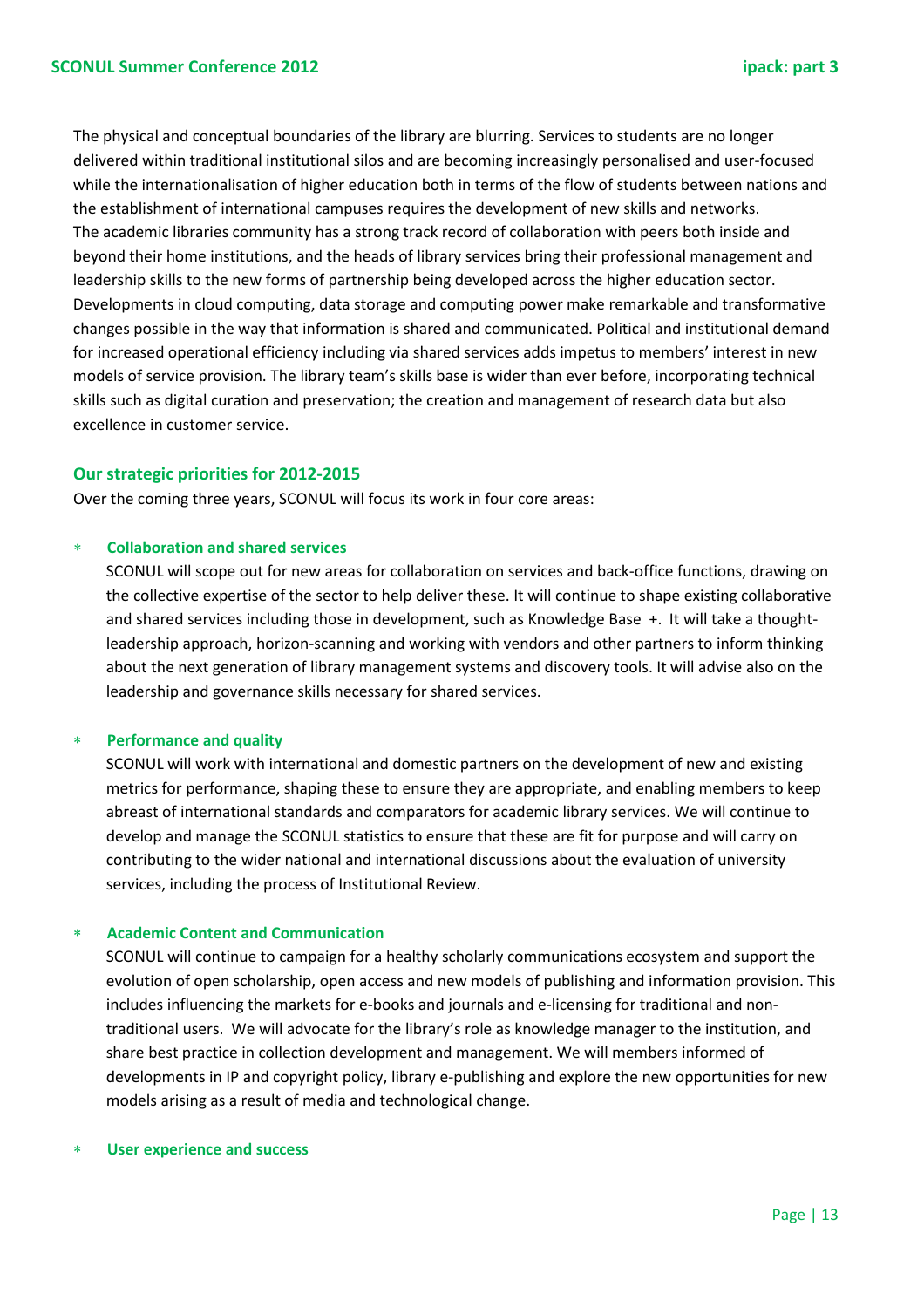SCONUL will continue to promote and illustrate the input of academic libraries to the success of institutions and their users through our contribution to student experience and employability for home, international and distance learners, and to research and to knowledge exchange. We will develop members' understanding of user needs and behaviour, including non-traditional users. We will also consider library design, space planning and information and digital literacy education. We will work with the community and partners such as CILIP and the library schools to ensuring that members are able to draw on the skilled workforce they need.

#### **Delivering the strategy**

We propose to align our work with these four areas above by setting up four new corresponding strategy groups, each led by a SCONUL Board member. They will be charged with developing and delivering a detailed workplan to deliver strategic change on behalf of SCONUL members.

The valuable work of the existing groups will be rolled into these new groups. The exception will be the current Health Strategy Group which brings together SCONUL, RLUK, CILIP and other partners working in the area of health libraries to coordinate the library sectors' response to developments in health policy. We propose that this continues in its current form.

Across these four themes, SCONUL will continue to support its members in six core ways:

**Advocacy and lobbying**: SCONUL represents the interests and views of academic libraries to national and regional governments, assemblies and other bodies and develops relationships with key partners.

**Leadership**: SCONUL helps shape public opinion in areas of interest to the sector; keeps members informed of new developments; facilitates new activities and brokers deals on behalf of its members. It provides information about developments in the models of leadership needed in our changing environment.

**Communications**: SCONUL facilitates the flow of information about and to academic libraries, and promotes best practice. We will deliver a new website in 2012.

**Services:** SCONUL provides important services to members, including the Access Scheme and the SCONUL statistics, and will continue to ensure that they are fit for purpose. We will also develop and operate new services as appropriate.

**Training**: SCONUL will continue to support and help develop the Future Leaders programme run by the Leadership Foundation for HE to help ensure that member institutions have the skilled workforce they need.

**Events and networking:** SCONUL will put on a series of events for those leading academic libraries and their senior management teams to provide them with opportunities to update the knowledge and share best practice with peers.

SCONUL has reviewed its internal working to make sure that we are directing our resources to best effect to deliver across these areas and ensure value for money for members.

#### **Working with partners**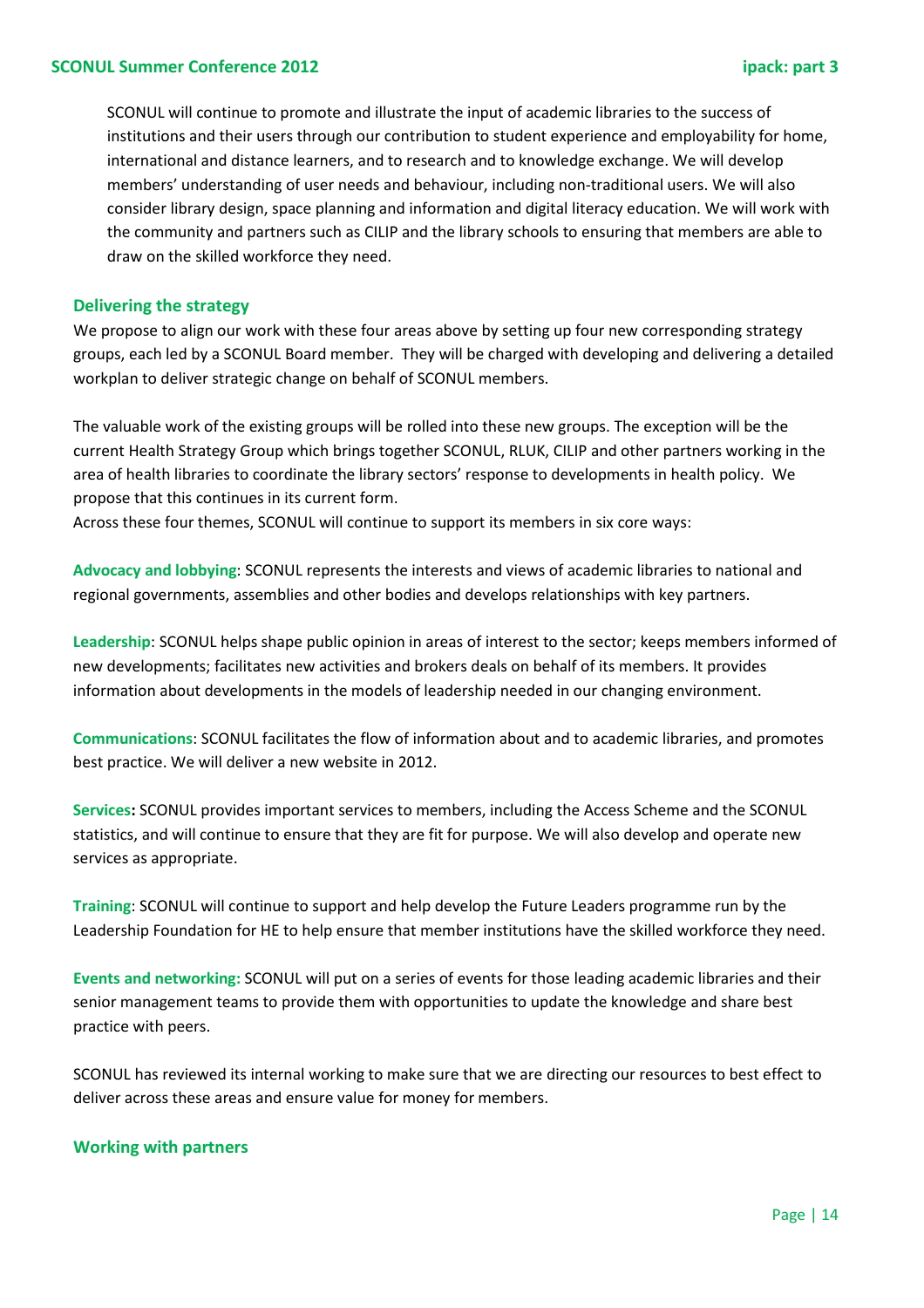#### **SCONUL Summer Conference 2012 ipack: part 3**

SCONUL has a series of long-standing, fruitful and effective relationships with partner organisations across the UK, Ireland and internationally. Over the course of the next three years, through its Board, Office and Strategy Groups, SCONUL will seek to develop these relationships into a set of strategic alliances to help shape developments in the areas discussed above.

There are a wide range of effective organisations also working in the field of academic libraries, including consortia such as WHELF, SCURL and CONUL, which have representatives on the Board of SCONUL, and others such as RLUK and the M25 Consortium of Academic Libraries with whom we work closely on the many areas of mutual interest. We will seek to work more closely with these organisations to ensure effective cooperation and to avoid any unnecessary duplication of effort.

With the national libraries of the UK and Ireland, with JISC and CILIP, SCONUL will develop its collaborative partnership to deliver new outcomes in policy and practice in academic library services, as we also will with our international partners such as LIBER and EBLIDA on international developments in copyright and scholarly communications, value, performance and impact.

Over the last two years we have built stronger working relationships with other professional associations such as UCISA, AMOSSHE, ALT and BUFDG, and will continue to strengthen these links to promote the shared interests of its members and to develop coordinated responses to issues which affect the many member institutions which we have in common.

#### **Corporate details**

If you would like further details about SCONUL, please contact Ann Rossiter on 020 7387 0317 or at [ann.rossiter@sconul.ac.uk.](mailto:ann.rossiter@sconul.ac.uk)

Incorporated in England as a company limited by guarantee. Registration 1436951. Charity Commission registration 278550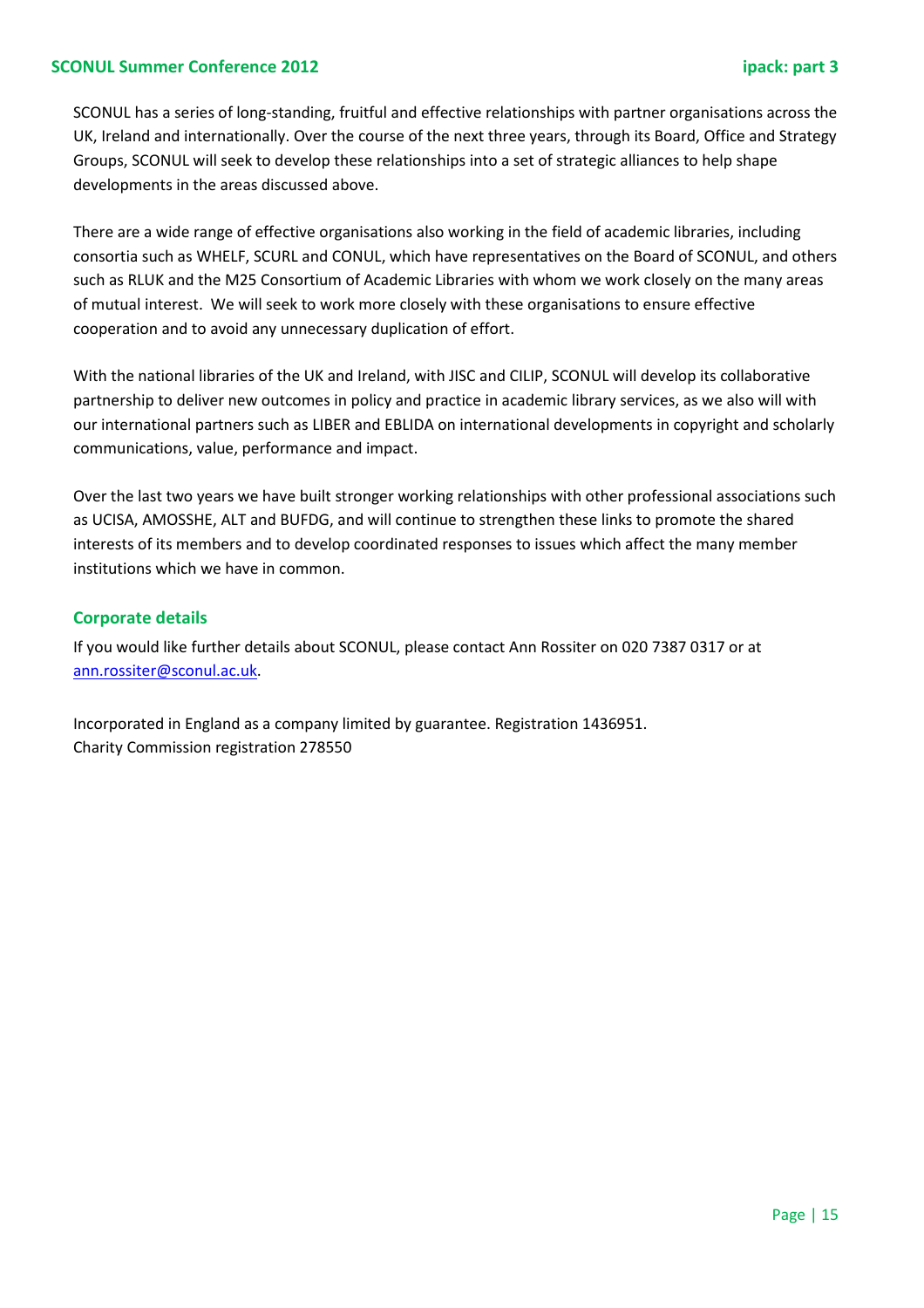### **SCONUL Budget 2012** Doc 12/47

| <b>Income</b>                   | 2012 Budget |
|---------------------------------|-------------|
| Conferences                     | 5000        |
| Sponsorship                     | 5000        |
| HE Subscription income          | 302422      |
| <b>Corporate Subscriptions</b>  | 30000       |
| Publications                    | 6000        |
| Interest income                 | 2000        |
| Sub-total income                | 350422      |
| <b>Restricted funds</b>         |             |
| WATER (5K tr. fm Haervi)        | 5000        |
| <b>LMS/JISC Shared Services</b> | 0           |
| <b>JISCDDL</b>                  | 10000       |
| <b>Access</b>                   | 6000        |
| Other income (UKRR)             | 1500        |
| <b>Sub-total income</b>         | 22500       |
|                                 |             |
| <b>Total income</b>             | 372922      |

| <b>Expenditure</b>                       | 2012 Budget |
|------------------------------------------|-------------|
| Staff                                    | 182000      |
| <b>Premises</b>                          | 30000       |
| Publications                             | 28000       |
| <b>Working groups</b>                    | 10500       |
| <b>Board</b>                             | 13500       |
| <b>HR</b> support                        | 4500        |
| Audit and accountancy                    | 19000       |
| Lobbying and relations with other bodies | 17000       |
| Comms and marketing                      | 22000       |
| IT support                               | 6000        |
| Office operations                        | 25000       |
| <b>Total</b>                             | 357514      |
|                                          |             |
| <b>Project fund</b>                      |             |
| Designated funds                         |             |
| Future leaders programme                 | 5000        |
| Designing libraries                      | 3000        |
| <b>Access Scheme</b>                     | 15000       |
| <b>LMS/JISC Shared Services</b>          | 2000        |
| <b>Project sub total</b>                 | 25000       |
|                                          |             |
| Main SCONUL Website development          | 120000      |
| <b>Project Total</b>                     | 145000      |
|                                          |             |
| <b>Restricted funds</b>                  |             |
| <b>WATFR</b>                             | 21000       |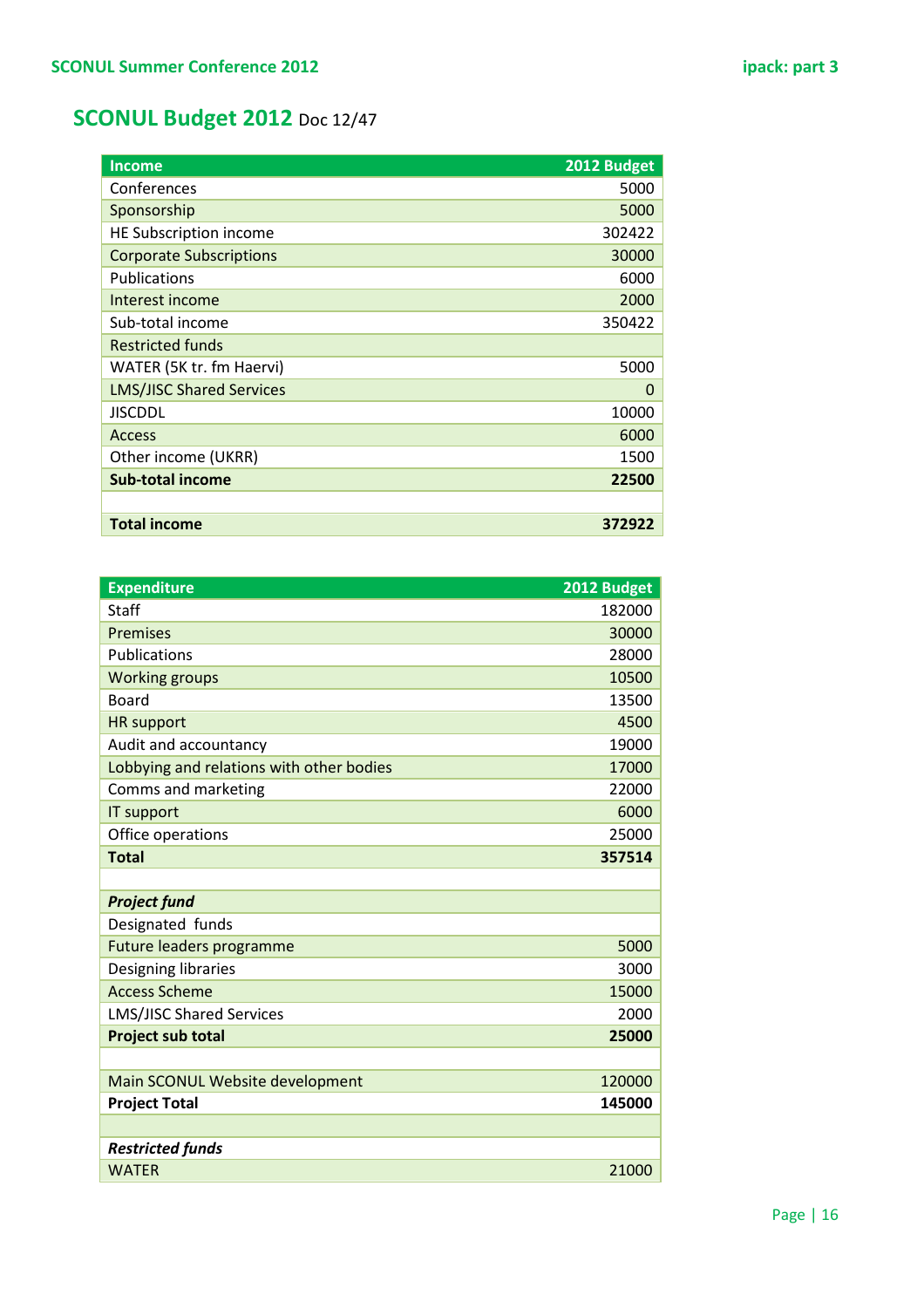### **SCONUL Summer Conference 2012 ipack: part 3**

| Inspire                   | 3500     |
|---------------------------|----------|
| <b>UKRR</b>               | 500      |
| <b>PROJECTS sub TOTAL</b> | 25000    |
| <b>JISCDDL</b>            | 5000     |
| Sub total                 | 30000    |
|                           |          |
| Total projected outgoings | 532514   |
| Total projected income    | 372922   |
| Net cash flow             | (159592) |
|                           |          |
| COIF/Cash end 2011        |          |
| COIF/Cash end year        | 304673   |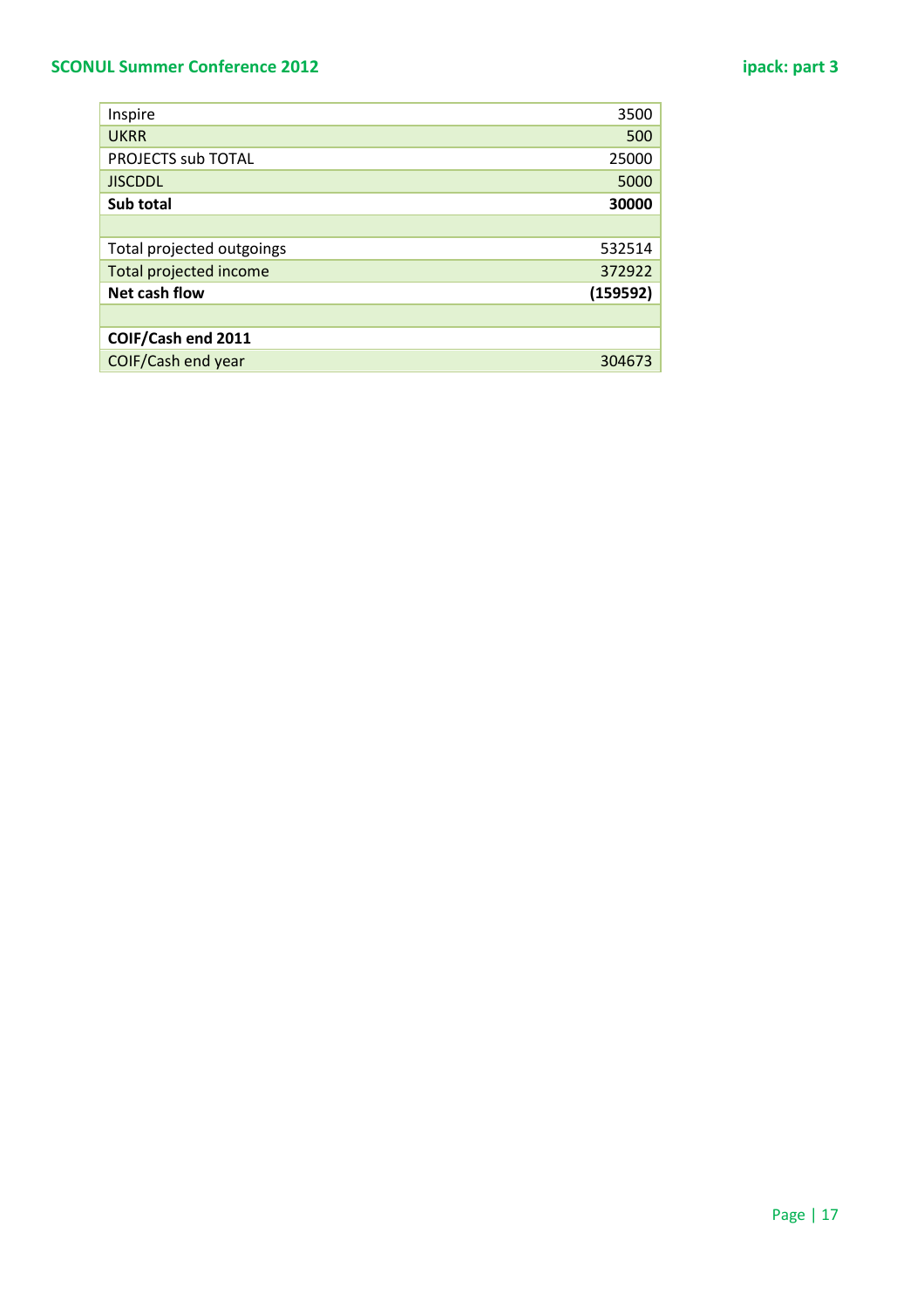### **Trustee Proposal on Subscriptions** Doc 12/49



Society of College National and University Libraries

94 Euston Street London NW1 2HA Tel 020 7387 0317 Fax 020 7383 3197 e-mail ann.rossiter@sconul.ac.uk http://www.sconul.ac.uk Executive Director Ann Rossiter

Dear all

8 June 2012

#### **SCONUL subscriptions**

To SCONUL representatives

I am taking the unusual step of writing to you, to explain the proposal to raise membership subscriptions, at the Annual General Meeting.

For the last three years, (for, 2010, 2011 and 2012 subscription levels), the SCONUL Executive Board made the decision to keep rises in subscriptions to an absolute minimum in recognition of the degree of uncertainty facing colleagues within their own institutions. This has meant that running costs have been covered, in part, by drawing on SCONUL's reserves. In earlier years, SCONUL's income from subscriptions had been bolstered by interest paid on those reserves. Obviously returns on investment are now very low indeed and we no longer receive significant income from this route.

The Trustees of SCONUL have considered a range of options for funding, and have come to the reluctant view that the prudent course is to raise subscriptions to a level at which expenditure is covered and at which the recent improvements in service can be sustained. We have satisfied ourselves that there is there is no substantive scope for cost reductions without reducing the services that SCONUL offers to it members, following an audit of current expenditure undertaken by the Honorary Treasurer, Emma Bull. We considered the option of continuing to run at a loss, but believe this would be an irresponsible course of action, and therefore run counter to our duty as trustees of SCONUL.

Our proposal is to raise subscription levels in a planned way over a three year period. This will allow SCONUL to cover its costs while leaving a small margin for further improvement of the services that SCONUL offers members. The absolute maximum increase would be £439 over three years, and the lowest would be £31. The attached document sets out the precise proposal and how it would affect your own institution.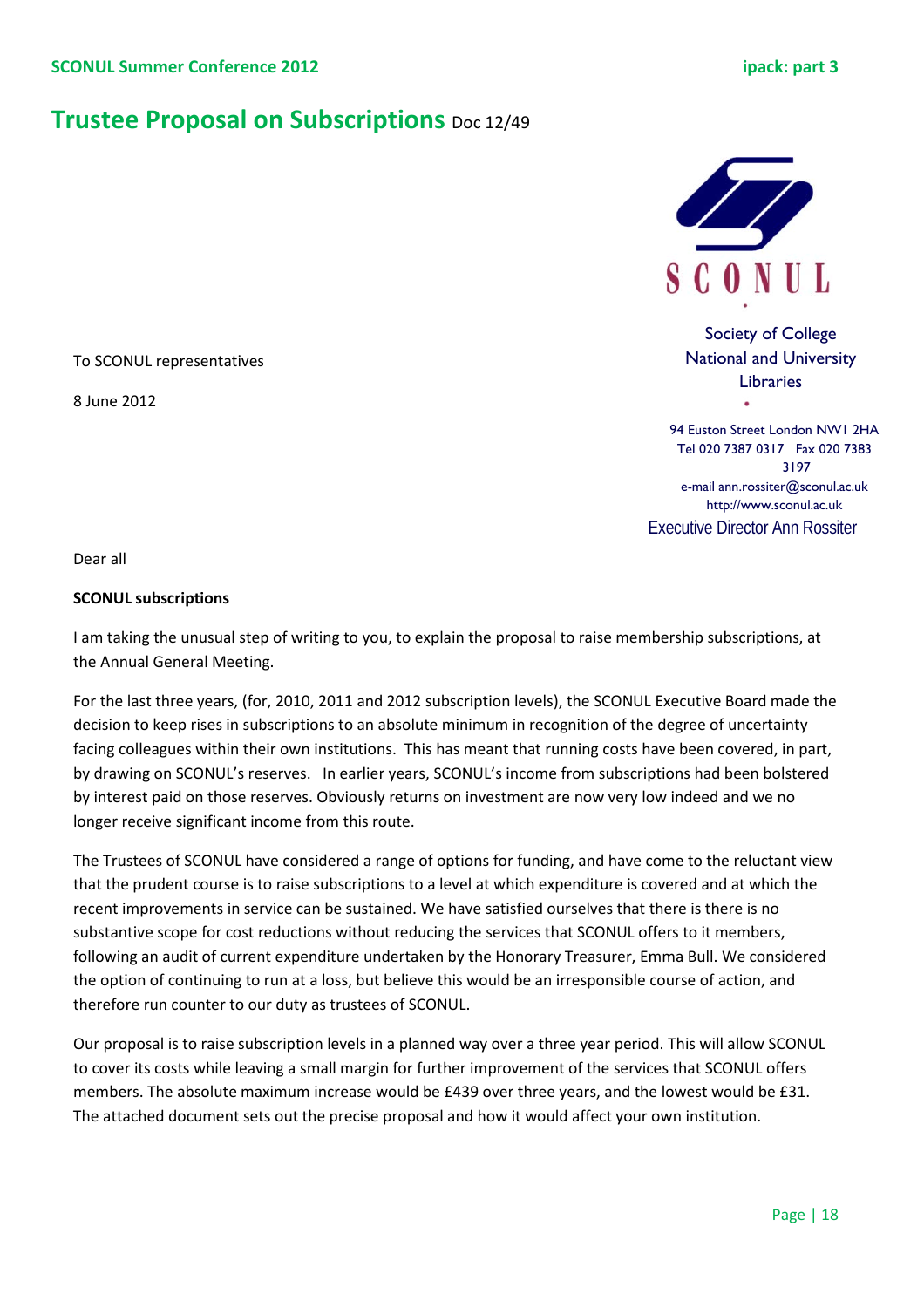#### **SCONUL Summer Conference 2012 ipack: part 3**

This is not a proposal that we make lightly. We are aware of the pressures on budgets across the range of SCONUL members but believe that this proposal is in the interests of good governance and of service to members. Even with these relatively modest increases, we believe that SCONUL subscriptions deliver significant value for members. We ask that you consider the paper attached here, and support the proposal that will be put forward at the SCONUL AGM in Liverpool on  $15^{th}$  June.

I would be pleased to hear from you in advance of, or at, the AGM, and please feel free to contact me, or any of the Trustees, to ask any questions or express your views.

Yours sincerely

Fiona Parsons, Chair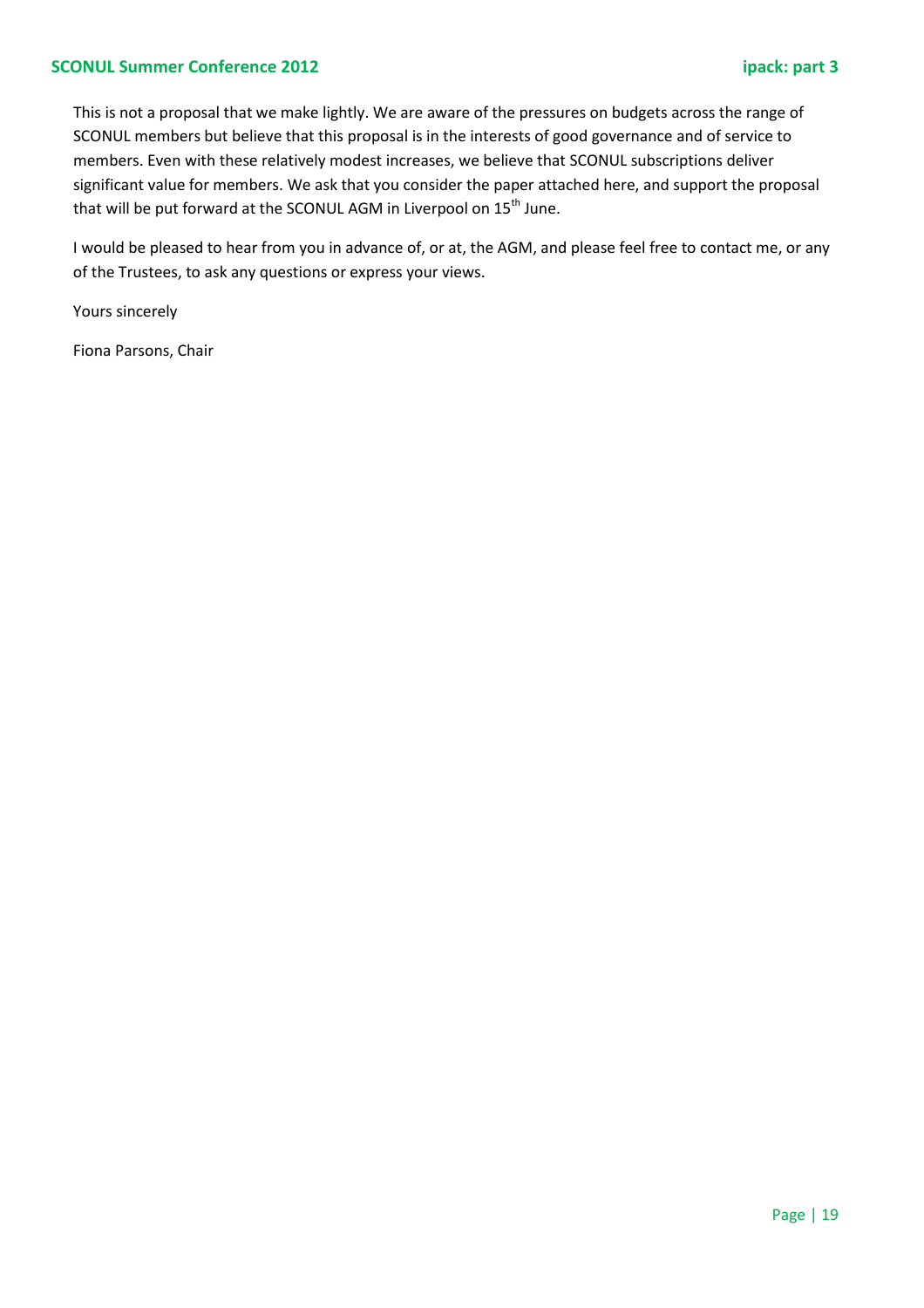### **SCONUL subscriptions background paper**

#### **1. Introduction: SCONUL's financial position**

This paper sets out the background for the increase in subscription rates proposed by the Trustees of SCONUL for consideration by SCONUL members in advance of the SCONUL AGM.

Last year, the SCONUL Board took the decision not to raise subscription rates for 2012 in recognition of the uncertainty many members were facing over institutional income and budgets. This followed two years in which increases had been kept to an absolute minimum (to an increase at or below the rate of RPI) for the same reason.

| Year | Increase in subscription<br>rates for year | <b>RPI</b>         |
|------|--------------------------------------------|--------------------|
| 2009 | 4%                                         | $-0.5%$            |
| 2010 | 1%                                         | 4.6%               |
| 2011 | 1%                                         | 5.2%               |
| 2012 | 0%                                         | 3.5% at April 2012 |

As a result, SCONUL subscriptions have fallen in real terms (when compared to the RPI).

∗ Office of National Statistics: http://www.ons.gov.uk/ons/key-figures/index.html

#### *Table 1: RPI and subscription rates 2009 - 2012*

Over this period, we continued to deliver valuable services for members by drawing on our reserves to a small but significant degree each year (approximately £40k per annum).

However, the Trustees believe that we have now reached a point at which it would not be prudent to draw further on our reserves which now stand at £453k. This assessment is based on SCONUL's risk register and the potential costs that would be incurred if those risks were to materialise.

The Honorary Treasurer for SCONUL has also conducted an audit of SCONUL expenditure. She has concluded that the only scope for cuts are very marginal and that implementing these, while necessary, will not have an effect on the overall financial position of the organisation. This reflects the fact that the two major items of expenditure are the SCONUL office and staff costs.

#### **2. Service improvements**

As a result, the SCONUL Board has considered how to approach membership subscriptions and has agreed to propose to members a staggered increase over a three year period (2013-2015). This would allow us to break even during 2014 and would give members an inflation-only increase in 2015.

We believe that this would allow SCONUL to continue with the programme of service improvement undertaken with the new Executive Director. SCONUL has made a step change in the level and quality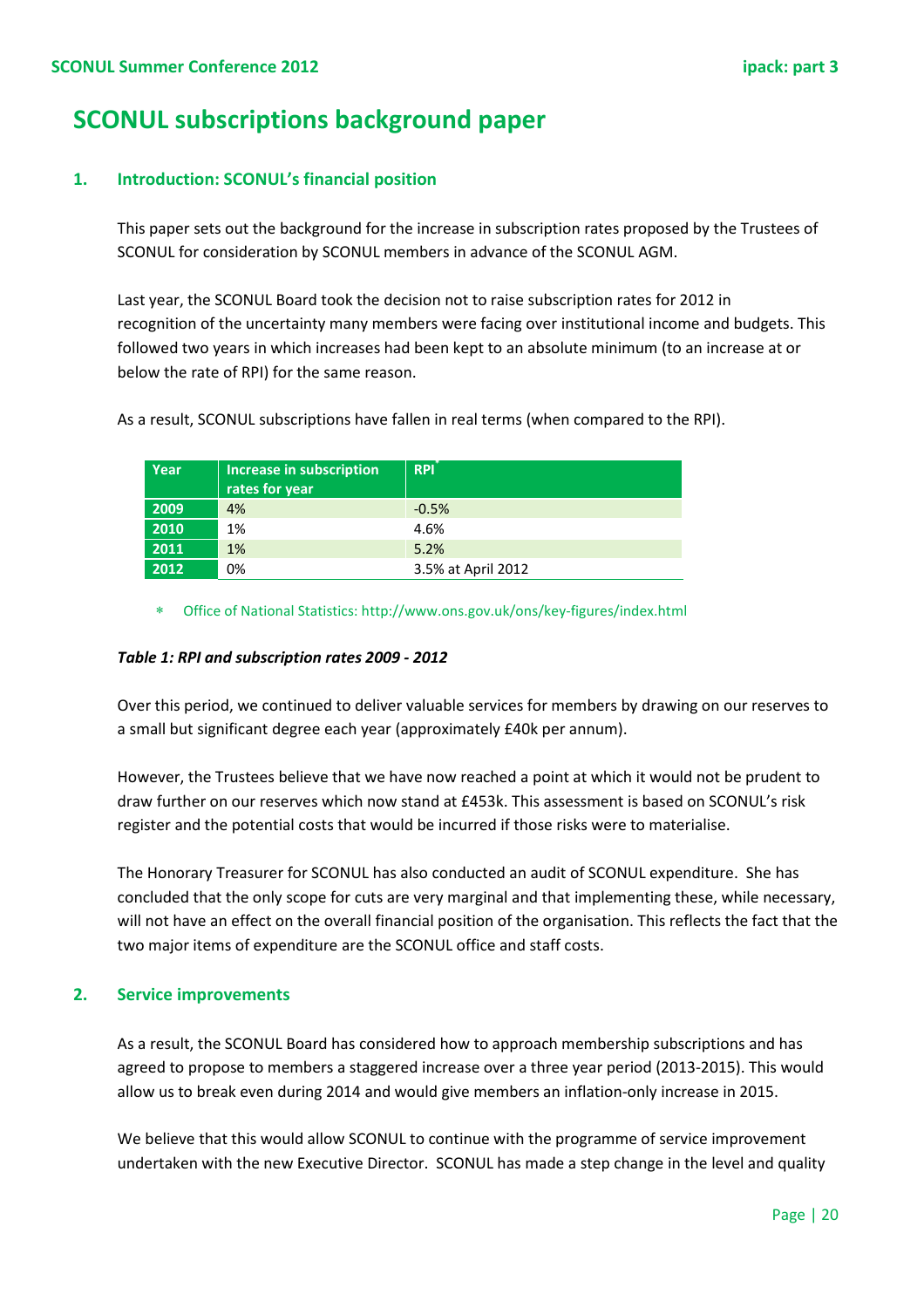of services it provides over the last two years, and we believe that subscriptions, even after these proposed increases, would represent good value for money. In particular, we have:

- Speeded up the production of a subset of SCONUL statistics to aid members' strategic planning.
- Delivered a number of additional events, for example on use of the Balanced Scorecard and ebooks
- Improved the quality and relevance of the events programme overall, ensuring that it is properly aligned to member interests and concerns.
- Lobbied on a broader range of policy issues such as the White paper on HE; the introduction of the KIS and the new IR quality regime for HEIs.
- Produce more, and more effective communications with members, including a Chair's Report and Member Briefings
- Provide members with "newsflashes" quick, easy to read summaries of major policy developments.

This is in addition to the existing services of:

- Running the Access Scheme
- Delivering SCONUL statistics
- Our annual Summer and Autumn conferences (which we deliver at cost)
- Lobbying on developments in copyright and intellectual property.

We have also worked hard on the delayed implementation of the new SCONUL website, which will be up and running in Autumn 2012.

The Executive Board has developed a new organisational strategy for SCONUL, based on four key themes which are central to the future of academic libraries, and premised on the introduction of new Strategic Groups. The next step will for those Strategy Groups to work with the Board and Executive Director to develop a detailed action plan for the organisation which will be presented to members for their consideration. However in order to develop plans for further work, including new services, predictability of income will be important.

In addition to the creation of new services, we propose to improve services to members further over the coming three year period, in the following ways:

- Enabling students to register for the SCONUL Access scheme via the new website, representing real cost savings in the form of staff time for members.
- Providing a pre-planned rolling calendar of events for the coming two years, covering the major issues of importance to members. We propose to continue to provide these at cost, to ensure affordability for members given tighter training budgets.
- Increasing the regularity and range of "newsflashes", briefings and other communication tools.
- Introducing a new corporate identity and logo for SCONUL so that it reflects the professionalism and expertise of SCONUL members
- Overhauling the look and focus of the SCONUL newsletter and other publications.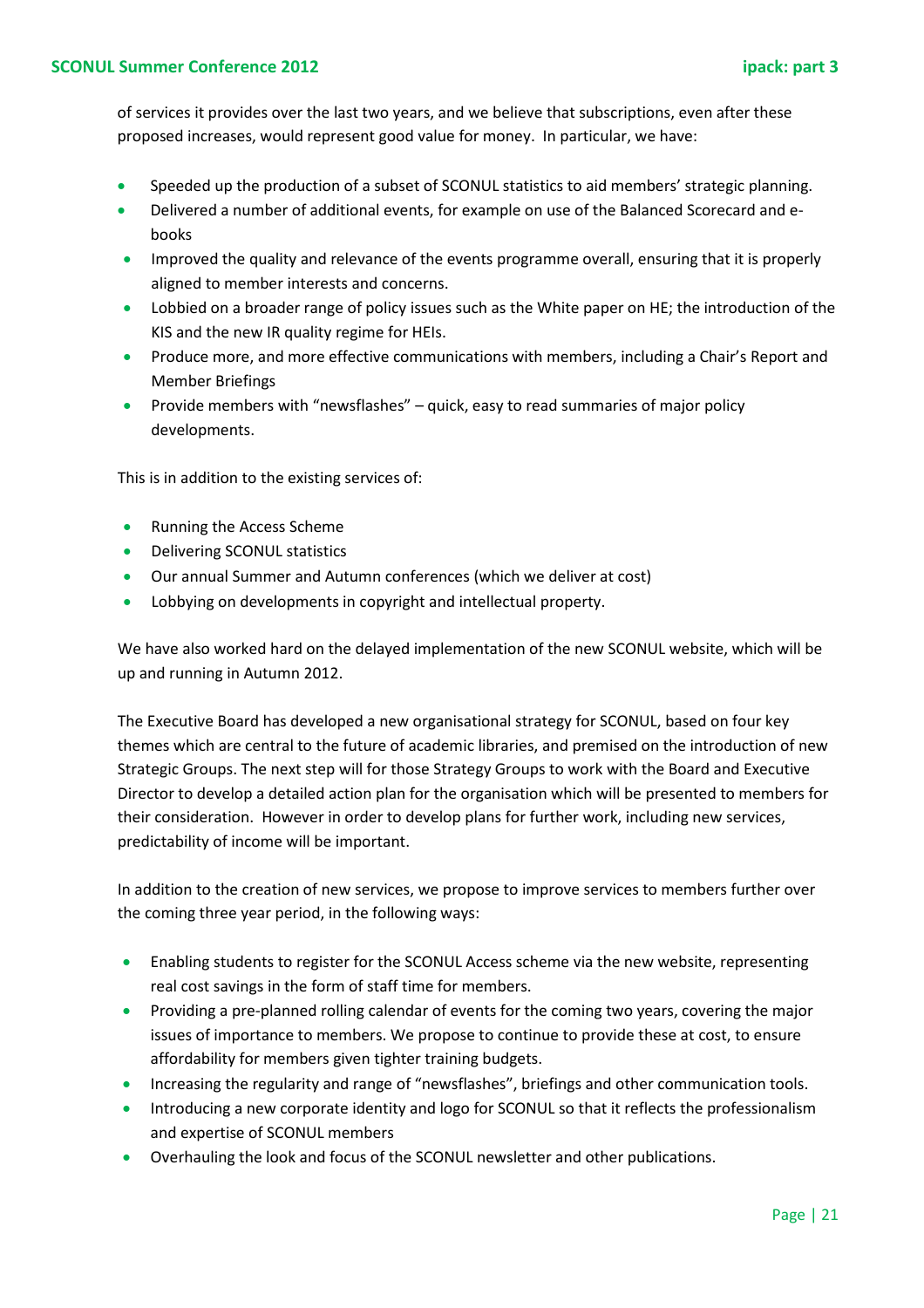#### **3. Proposed subscription increases**

In order to deliver these benefits, and to ensure that SCONUL's income covers its expenditure, we propose increasing SCONUL's subscription in a phased way over the coming three years. These are the proposed new subscription rates for the coming three years (2013-2015)

|                                                            | <b>Subscription rate</b><br>for 2012 (£) | <b>Proposed new</b><br>subscription rate for<br>2013 (£) | <b>Proposed</b><br>subscription rate<br>for 2014 $(E)$ | <b>Proposed subscription</b><br>rate for 2015 $(E)$ |
|------------------------------------------------------------|------------------------------------------|----------------------------------------------------------|--------------------------------------------------------|-----------------------------------------------------|
| <b>Band X</b><br>(national<br>libraries)                   | 1838                                     | 2022                                                     | 2206                                                   | $2206 + inflation$                                  |
| <b>Band A</b>                                              | 2195                                     | 2415                                                     | 2634                                                   | $2634 + inflation$                                  |
| <b>Band B</b>                                              | 2195                                     | 2415                                                     | 2634                                                   | $2634 + inflation$                                  |
| <b>Band C</b>                                              | 2139                                     | 2353                                                     | 2567                                                   | $2567 + inflation$                                  |
| <b>Band D</b>                                              | 2026                                     | 2229                                                     | 2431                                                   | $2431 + inflation$                                  |
| <b>Band E</b>                                              | 1914                                     | 2105                                                     | 2297                                                   | $2297 + inflation$                                  |
| <b>Band F</b>                                              | 1575                                     | 1733                                                     | 1890                                                   | $1890 + inflation$                                  |
| <b>Band G</b>                                              | 1238                                     | 1362                                                     | 1486                                                   | $1486 + inflation$                                  |
| <b>Band H</b>                                              | 901                                      | 991                                                      | 1081                                                   | $1081 + inflation$                                  |
| <b>Band I</b>                                              | 563                                      | 619                                                      | 676                                                    | $676 + inflation$                                   |
| <b>Band J</b>                                              | 563                                      | 619                                                      | 676                                                    | $676 + inflation$                                   |
| <b>Band Y</b><br>(small and<br>specialist<br>institutions) | 154                                      | 169                                                      | 185                                                    | 185 plus inflation                                  |

#### *Table 2: proposed new subscription rates*

The following table shows the increases in pounds. For the largest institutions, this would mean that by 2015m, SCONUL subscription rates would have risen by £439 over three years, or £483 over six years. For small and specialist institutions, the rise would have been £31 over three years or £35 over six years. Overall these represent increases of 10%, 10% and inflation only over 2013, 2014 and 2015 respectively, against 2012 figures in all cases.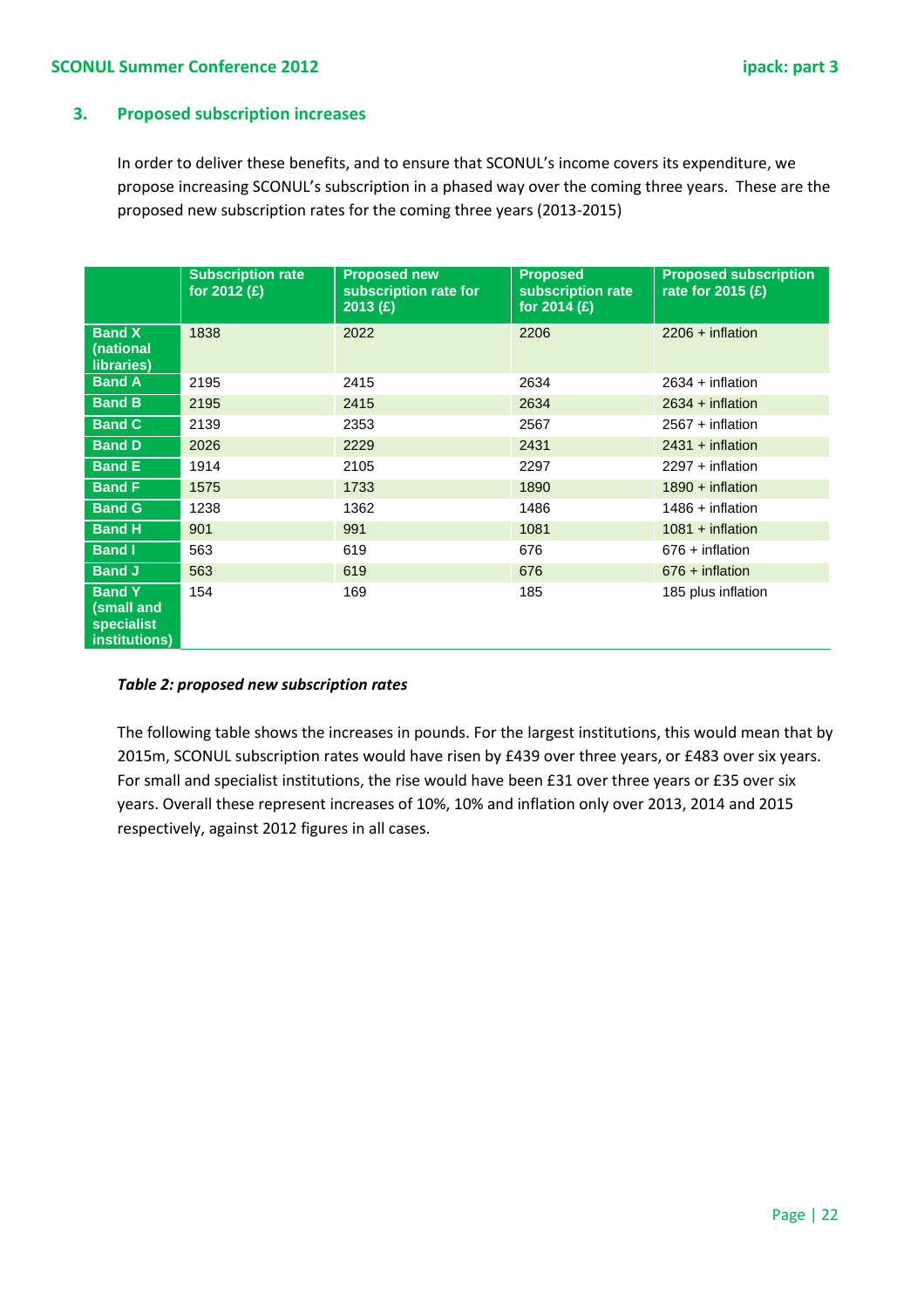#### **SCONUL Summer Conference 2012 ipack: part 3**

|                                                         | <b>Subscription</b><br>rate for 2009 | <b>Subscription</b><br>rate for 2012 | <b>Increase</b><br>required to<br>break even $(f)$ | <b>Additional increase</b><br>required to deliver<br>improved<br>services(£) | <b>Increase on</b><br><b>2012 rates</b><br>(f) | <b>Total</b><br>increase<br>over 6 year<br>period |
|---------------------------------------------------------|--------------------------------------|--------------------------------------|----------------------------------------------------|------------------------------------------------------------------------------|------------------------------------------------|---------------------------------------------------|
| <b>Band X</b><br>(national<br>libraries)                | 1802                                 | 1838                                 | 248                                                | 119                                                                          | 368                                            | 404                                               |
| <b>Band A</b>                                           | 2151                                 | 2195                                 | 296                                                | 143                                                                          | 439                                            | 483                                               |
| <b>Band B</b>                                           | 2151                                 | 2195                                 | 296                                                | 143                                                                          | 439                                            | 483                                               |
| <b>Band C</b>                                           | 2097                                 | 2139                                 | 289                                                | 139                                                                          | 428                                            | 470                                               |
| <b>Band D</b>                                           | 1986                                 | 2026                                 | 274                                                | 132                                                                          | 405                                            | 445                                               |
| <b>Band E</b>                                           | 1876                                 | 1914                                 | 258                                                | 124                                                                          | 383                                            | 421                                               |
| <b>Band F</b>                                           | 1544                                 | 1575                                 | 213                                                | 102                                                                          | 315                                            | 346                                               |
| <b>Band G</b>                                           | 1214                                 | 1238                                 | 167                                                | 80                                                                           | 248                                            | 272                                               |
| <b>Band H</b>                                           | 883                                  | 901                                  | 122                                                | 59                                                                           | 180                                            | 198                                               |
| <b>Band I</b>                                           | 551                                  | 563                                  | 76                                                 | 37                                                                           | 113                                            | 125                                               |
| <b>Band J</b>                                           | 551                                  | 563                                  | 76                                                 | 37                                                                           | 113                                            | 125                                               |
| <b>Band Y (small</b><br>and specialist<br>institutions) | 150                                  | 154                                  | 21                                                 | 10                                                                           | 31                                             | 35                                                |

#### *Table 3: Proposed increases in pounds, 2009 – 2015*

These increases are represented in graph form in Appendix 1. We believe they represent an appropriate balance between the need to keep costs down for members while delivering value.

#### **4. Alternative approach**

The proposal set out above is the recommendation of the Trustees and Board of SCONUL. The Board and Trustees did consider alternatives, and in the interests of transparency, an alternative approach considered but rejected by the Trustees, is set out below.

As a minimum, the Trustees believe that SCONUL members need to accept an increase in subscriptions that will allow SCONUL's costs to be covered by its income. This represents a 13.5% increase in subscription rates. We would then bring forward to the 2013 AGM a programme of work developed by the strategy groups requiring additional funding.

|                                       | <b>Subscription rate for</b><br>2012(f) | <b>Subscription rate for</b><br>2013(f) | Difference (£) |
|---------------------------------------|-----------------------------------------|-----------------------------------------|----------------|
| <b>Band X (national</b><br>libraries) | 1838                                    | 2086                                    | 248            |
| <b>Band A</b>                         | 2195                                    | 2491                                    | 296            |
| <b>Band B</b>                         | 2195                                    | 2491                                    | 296            |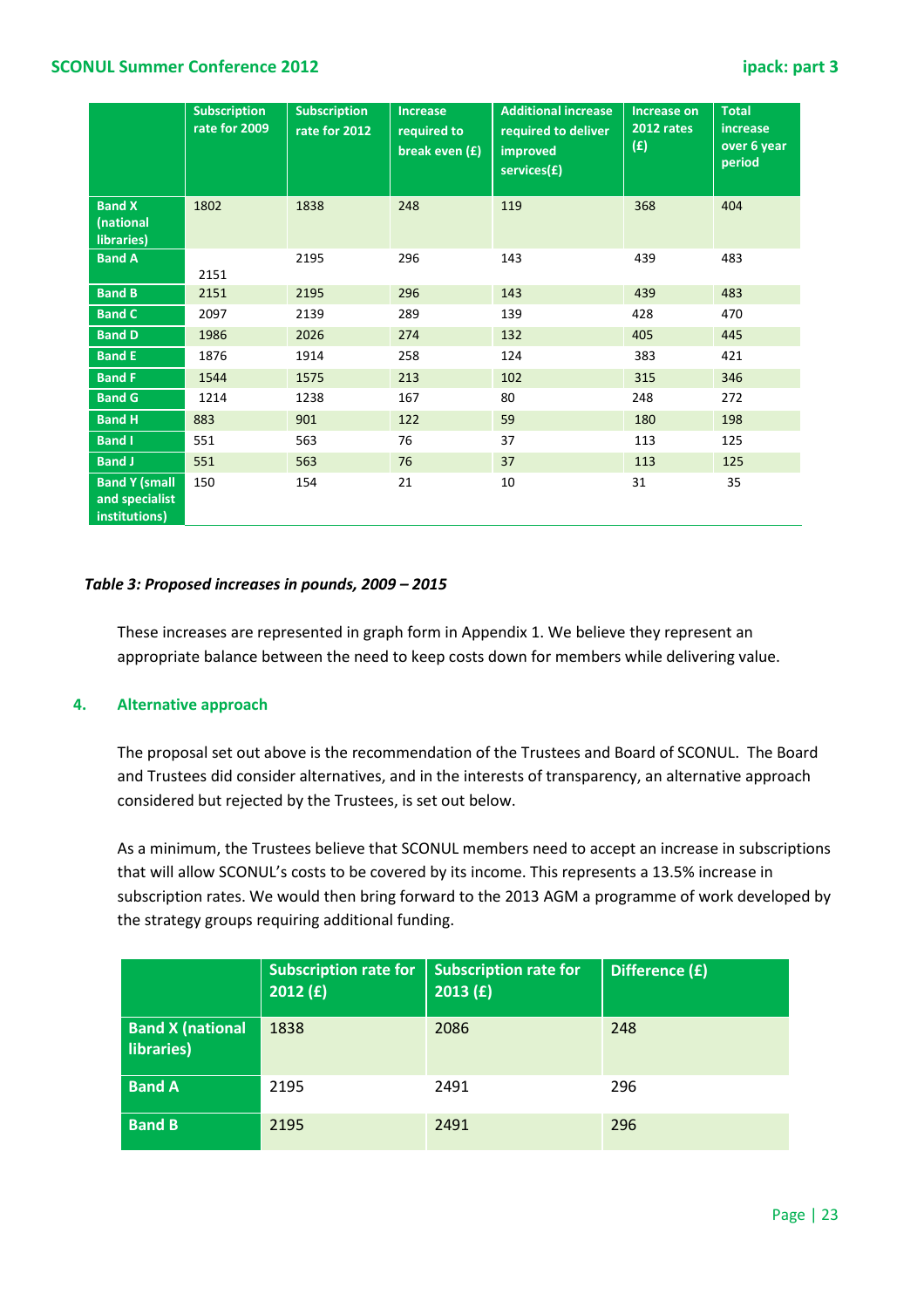| <b>Band C</b> | 2139 | 2428 | 289 |
|---------------|------|------|-----|
| <b>Band D</b> | 2026 | 2300 | 274 |

We believe this is a less desirable option because it would mean a higher increase in the cost of subscriptions in the short term, would provide less predictability for members as to future costs. It would result in significant restraint on action planning, and effectively delaying activity by the strategy groups, including the development of new services.

**SCONUL Trustees 1 June 2012**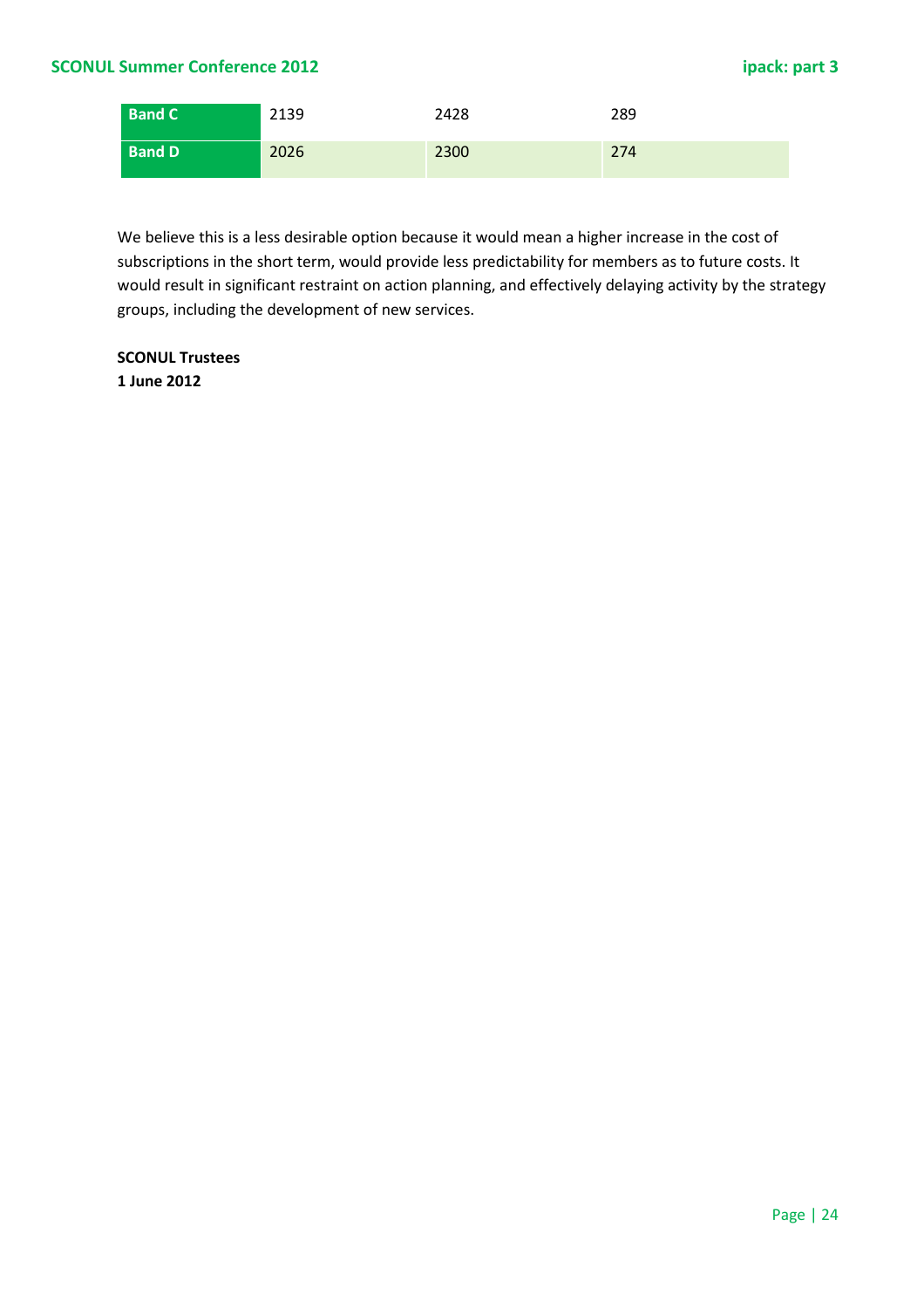#### **SCONUL Summer Conference 2012 ipack: part 3**

#### **Appendix 1**



#### *Graph 1: Breakdown of proposed SCONUL subscriptions for 2015*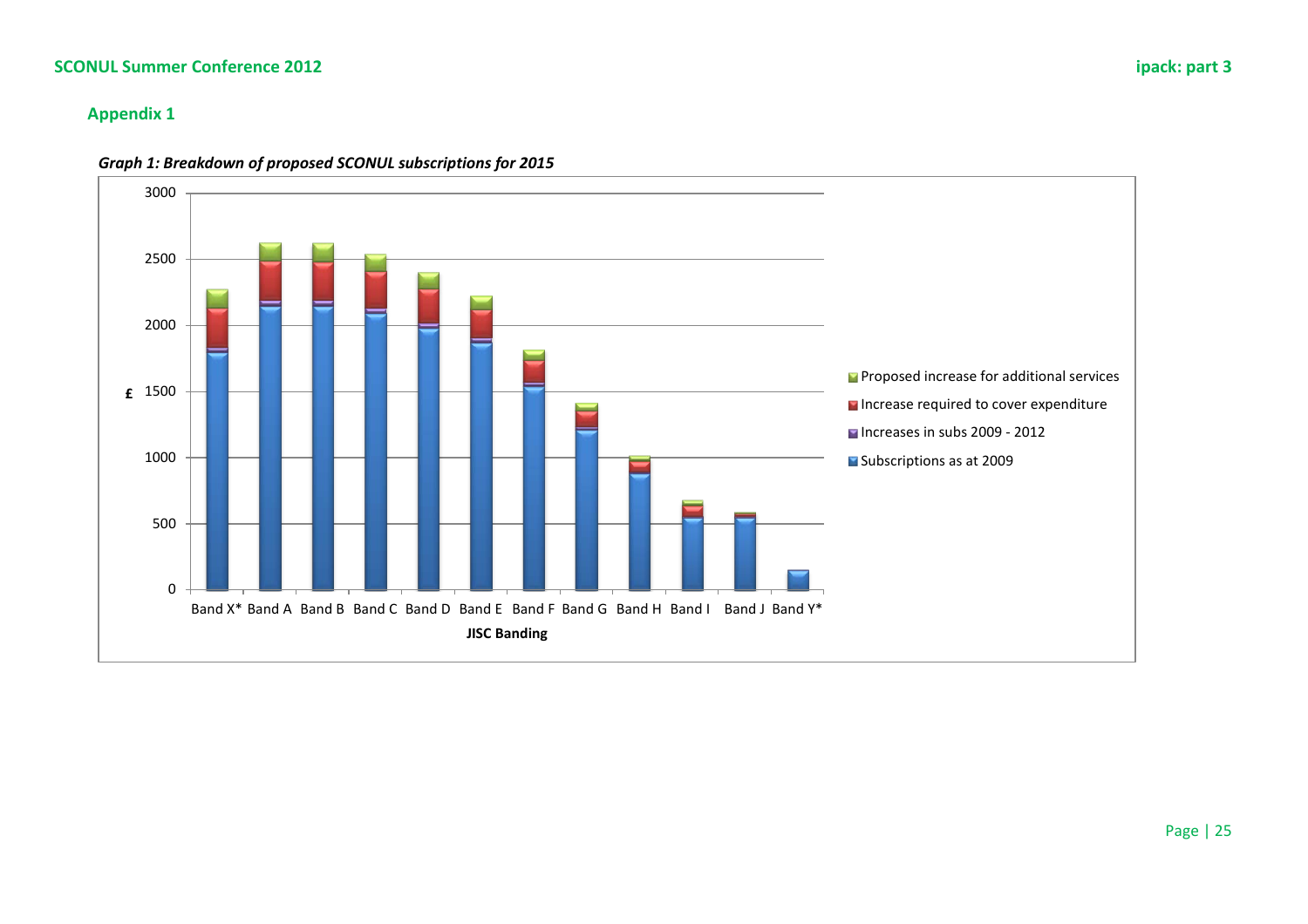### **Record of changes in representation and membership since 2011 AGM**

(Doc 12/44)

#### **Aberystwyth University**

That Julie Hart, Assistant Director: Library Services, Aberystwyth University, has been appointed SCONUL representative from May 2012.

#### **Bangor University**

That Sue Hodges has been appointed University Librarian, Bangor University, from 1 December 2011.

#### **University of Bath**

That Howard Nicholson will retire from the post of University Librarian, University of Bath, on 31 July 2012.

#### **The British Library**

That Dame Lynne Brindley will step down as Chief Executive of The British Library on 31 July 2012 and that Roly Keating has been appointed as its new Chief Executive Officer, from 12 September 2012.

#### **Cardiff University**

That Janet Peters, Director of University Libraries and University Librarian, Cardiff University has been appointed SCONUL Representative from June 2011.

#### **Cardiff Metropolitan University**

That University of Wales Institute, Cardiff (UWIC), changed its name to Cardiff Metropolitan University on 11 October 2011.

#### **Cranfield University**

That Hazel Woodward has retired from the post of University Librarian, Cranfield University, on 31 March 2012 and that Simon Bevan has been appointed Acting University Librarian and SCONUL Representative.

#### **University of Derby**

That Richard Finch will retire from the post of Academic Library Services Manager, University of Derby, on 31 December 2011 and that Pat Johnston, Head of Library and Customer Operations will become the SCONUL Representative.

#### **University of East London**

That Andrew McDonald has retired from the post of Director of Library and Learning Services, University of East London, on 29 July 2011 and that Cathy Walsh has been appointed Interim Head of Library and Learning Services and SCONUL Representative.

#### **University of Edinburgh**

That the Edinburgh College of Art merged with the University of Edinburgh on 1 August 2011.

That Sheila Cannell will retire from the post of Director of Library Services, University of Edinburgh, in July 2012.

#### **Glasgow Caledonian University**

That Robert Ruthven has been appointed Director of Library Services, Glasgow Caledonian University, from 16 April 2012.

#### **University of Gloucestershire**

That Lesley Castens has been appointed Head of Library and Information Services, University of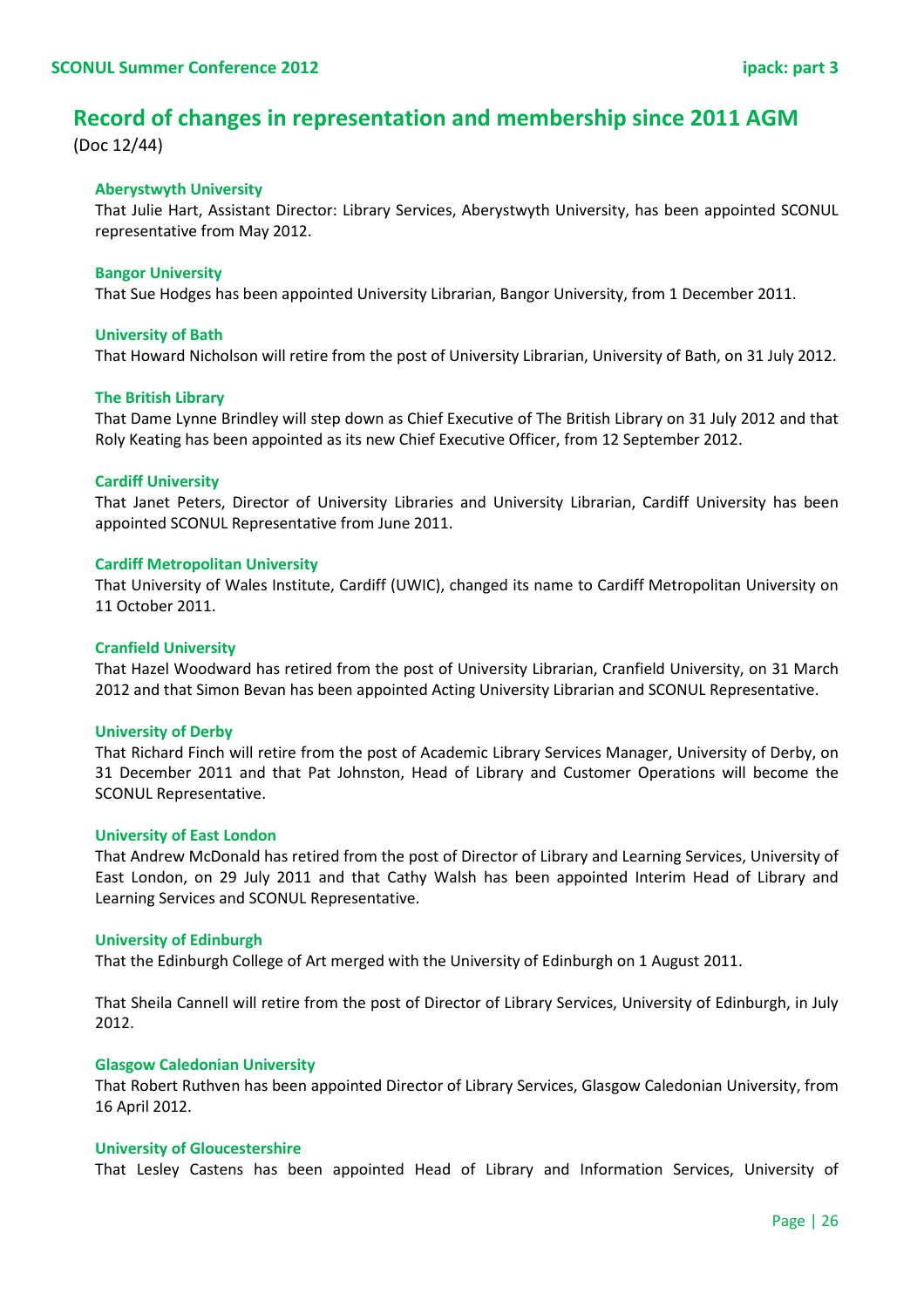Gloucestershire, from January 2012.

#### **Goldsmiths, University of London**

That Mary Nixon has retired from the post of Librarian, Goldsmiths, University of London, on 29 February 2012 and that Dr Veronica Lawrence, Acting Librarian, has been appointed SCONUL Representative.

#### **Heriot-Watt University**

That Mike Roch has been appointed Director of Information Services, Heroit-Watt University, from September 2011.

#### **Institute of Education**

That Stephen Pickles retired from the post of Head of Library Services, Institute of Education, on 31 December 2011 and that Gwyneth Price has been appointed Acting Head of Library Services.

#### **Kingston University**

That Graham Bulpitt retired from the post of Director of Information Services, Kingston University, on 31 December 2011.

That Elizabeth Malone, Head of Content Development, Kingston University has been appointed SCONUL Representative from February 2012.

#### **London School of Economics and Political Science**

That Jean Sykes will retire from the post of Chief Information Officer, London School of Economics and Political Science, on 30 September 2012.

#### **Loughborough University**

That Graham Walton, Head of Planning and Resources, Loughborough University, has been appointed SCONUL Representative from 8 May 2012.

#### **University of Plymouth**

That Penny Holland has retired from the post of Director of Information and Learning Services, University of Plymouth, on 31 July 2011 and that Jane Gosling, Head of Learning & Research Support Services, has been appointed SCONUL Representative.

#### **Queen Margaret University**

That Fraser Muir has resigned from the post of Director of Information and Learning Services, Queen Margaret University, on 11 April 2012 and that Jo Rowley, Head of Library Services, has been appointed SCONUL Representative.

#### **Royal College of Music**

That Pamela Thompson has retired from the post of Librarian, Royal College of Music, on 15 July 2011 and that Peter Linnitt has been appointed Librarian on 1 August 2011.

#### **Royal Conservatoire of Scotland**

That the Royal Scottish Academy of Music and Drama changed its name to become the Royal Conservatoire of Scotland on 1 September 2011.

#### **University of Strathclyde**

That Michael Roberts will retire from the post of Librarian and Assistant Director of Information Services, University of Strathclyde, on 30 September 2012 and that Dilys Young has been appointed to succeed Michael Roberts.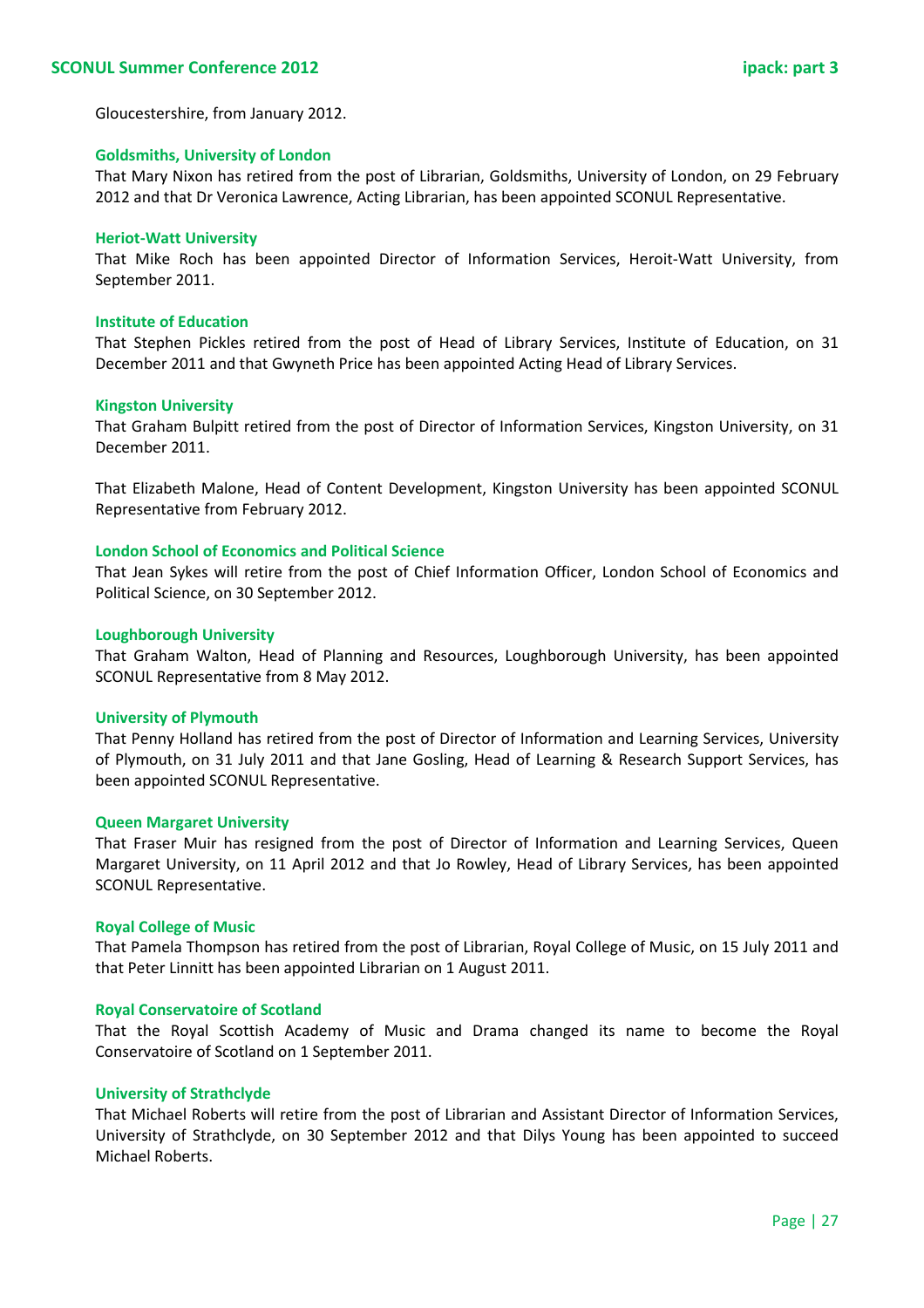#### **University of Sunderland**

That Oliver Pritchard, Assistant Director, Student & Learning Support, University of Sunderland has been appointed SCONUL representative from February 2012.

#### **University of Ulster**

That Collette McKenna has been appointed Head of Library Services and University Librarian, University of Ulster, from 1 October 2011 and that Elaine Urquhart retired from the post of Assistant Director on 31 December 2010

#### **University of Wales, Newport**

That Lesley May has retired from the post of Head of Library Services, University of Wales, Newport, on 31 July 2011 and that Dawne Leatherdale, Head of City Campus Learning Support, has been appointed SCONUL Representative.

#### **University of Wales Trinity Saint David**

That Sally Wilkinson has resigned from the post of Head of Learning Resources, University of Wales Trinity Saint David, on 27 April 2012.

#### **University of Warwick**

That Anne Bell has resigned from the post of University Librarian, University Of Warwick, on 31 January 2012 and that Robin Green has been appointed Acting University Librarian.

#### **York St John University**

That Debbi Boden-Angell has been appointed Director of ICT and Library Services, York St John University, from 7 November 2011.

#### **SCONUL Full members**

The following have joined SCONUL during the year since the AGM 2011:

Leeds College of Art.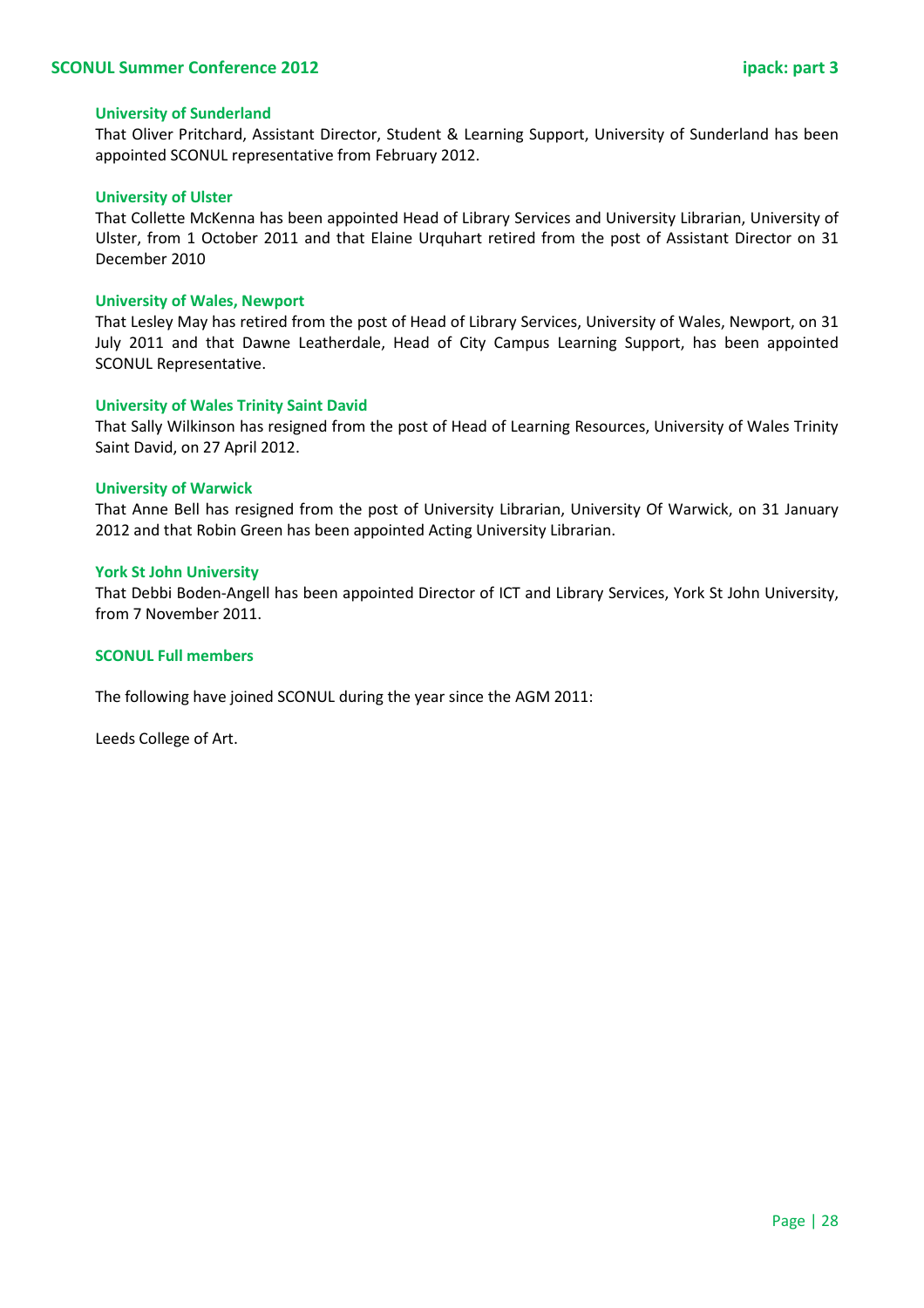### **SCONUL Executive Board Member Elections**

#### **How to vote**

This year we have an election for the four Board posts which are available with ten candidates having put themselves forward. We are very grateful to them for offering to stand and in the pack you have been sent you will find statements from each of them.

In this pack you will also find your ballot paper. There are three ways you can vote:

- In person at the conference
- By proxy at the conference
- By post in advance of the conference (deadline Monday  $11<sup>th</sup>$  June)

You need to be the SCONUL representative for your institution to vote. During the SCONUL AGM which will be held on the morning of the second day of conference (Friday  $15<sup>th</sup>$ ), we will ask people to hand in their ballot papers, and the votes will be counted. In the event of a tie, the winning candidate will be decided on a show of hands.

If you're unable to attend in person, you can fill in the proxy vote form, also attached, and pass it to colleague to vote on your behalf at conference (including in the event of a tie), or you can return it by post, by fax or by sending a scanned version e-mail to the address below where it will need to arrive no later than 5pm on Monday  $11<sup>th</sup>$  June.

#### **The candidates**

- **SUE HODGES,** University Librarian, Bangor University
- **KITTY INGLIS** ,Librarian, University of Sussex
- **ALISON MCKENZIE,** Dean of Learning Services, Edge Hill University
- **JO NORRY,** Director of Libraries and Learning Innovation, Leeds Metropolitan University
- **OLIVER PRITCHARD,** Assistant Director, Student & Learning Support, University of Sunderland
- **ELIZABETH SELBY,** Dean, Learning and Information Service, Southampton Solvent University
- **IAN SNOWLEY,** University Librarian, The University of Lincoln
- **GRAHAM WALTON,** Head of Planning and Resources, Library, Loughborough University
- **SUE WHITE,** Director of Computing and Library Services, University of Huddersfield
- **MARCUS WOOLLEY,** Deputy Director, Learning Resources and Student Services, University of Bedfordshire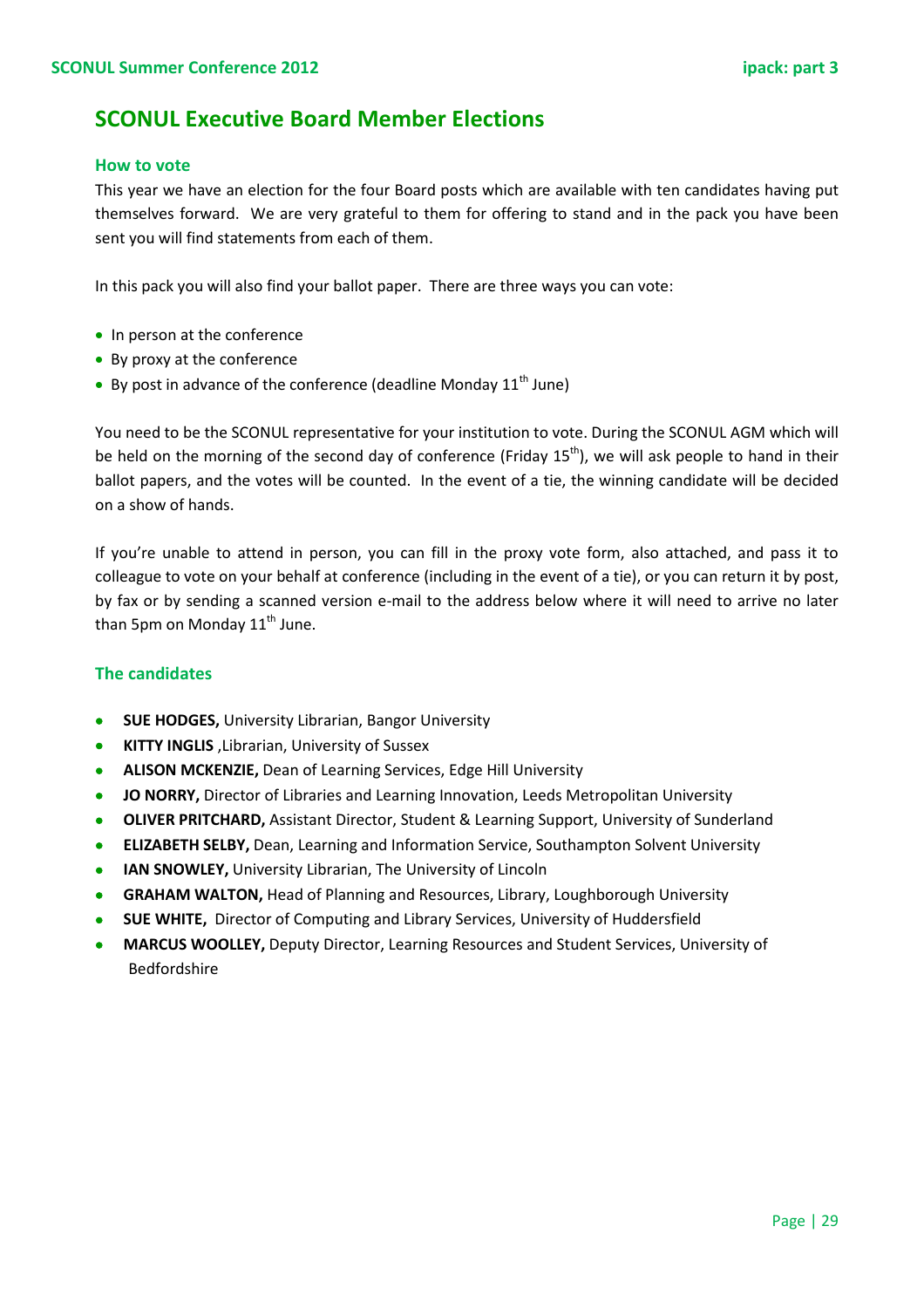#### **SUE HODGES University Librarian, Bangor University**



**I have recently taken up the post of University Librarian at Bangor University.** Prior to this I was Head of Collections and Digital Developments at the University of Salford and then Head of Learning and Research Support with responsibility for collections, library systems, digital developments, academic support and IT Training support. I have worked in both academic support and the technical and library systems environment within HE.

Previously I worked at Liverpool John Moored University for 10 years. I was Head of Business Information Systems and Technical Services Manager there. This gave me a fantastic grounding with regard to digital information, digital repositories and all aspects of library systems for users including resource discovery, ERM, LMS and Research Management Systems. The idea of the new generation or open access library system has been particularly exciting and I am watching this environment with interest.

My experience in libraries has been varied and challenging as I have worked in different sectors. I have worked in a school library, in industry (National Coal Board) and in both HE and FE. I feel that this experience has been invaluable in enhancing my knowledge and experience of the different learning needs and styles of students and how important it is to work cross-sectorally.

One of my particular interests is the provision of digital information and digital collections to support teaching. learning and research. This stems from my experience with digital repositories and e-resources at two institutions over a period of 8 years. Digital collections include research and research data, archives. teaching collections eg video, audio. In my present post we are examining research data policies and the challenges of large data sets. I have a particular interesting the availability of open access information, collections and research.

Working with staff to ensure that skills are updated and staff are flexible and agile in support of students and the service is a key interest of mine Digital skills, leadership skills and the academic liaison role are important. The ability to promote the service is also an inherent part of the role and an area that needs further work.

With regard to professional involvement, I have been actively involved with NOWAL and was chair of the Purchasing Group for several years. I was involved with e-books, serials and book tenders. I was also part of the group responsible for the Joint Consortial Contract for books, e-books etc. I am now Chair of the WHELF Business Group and on the Executive of the North Wales Libraries Partnership. Whilst at Salford one of my teams worked on a JISC project on ERM data and systems. I was involved with the JISC/SCONUL Shared Services ERM project and discussions about that initiative.

I think the experience I have, in particular in working cross-sectorally and with digital collections and the library systems environment, will be of value to the SCONUL Board and the exciting challenges that lie

ahead.<sup>99</sup>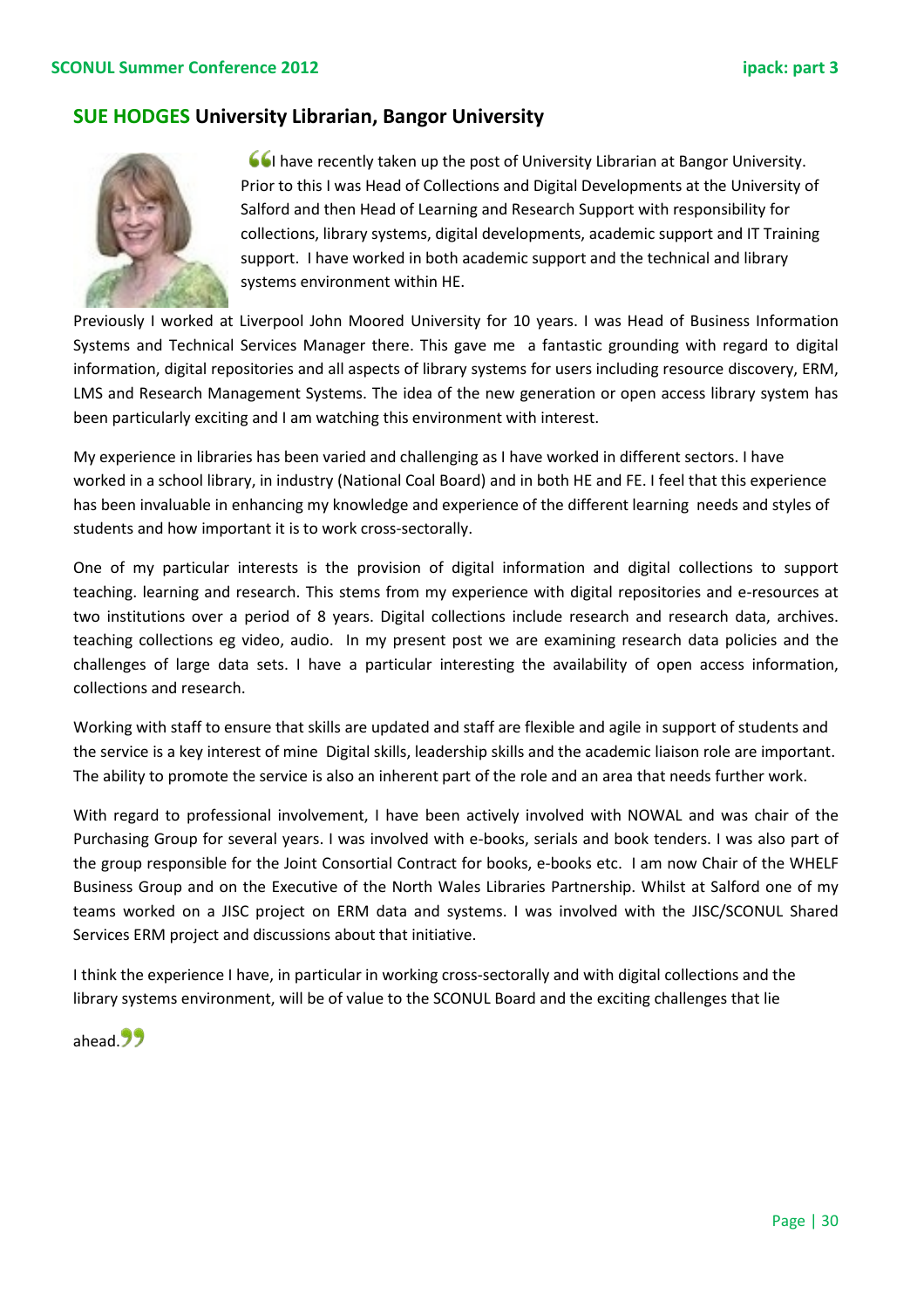### **KITTY INGLIS Librarian, University of Sussex**



I am a highly motivated library and information professional with over 25 years' experience in a wide range of academic libraries, the last 12 of which have been at a senior managerial level. I have worked in small specialist libraries (St Bartholomew's Hospital Medical College), and libraries in large teaching intensive universities (including London South Bank) and smaller research intensive universities (UEA and Sussex) and therefore have direct experience of managing the priorities and expectations of differing organisational cultures. I am committed to empowering library staff to deliver innovative services and

infrastructure to enable students to reach their full potential and researchers to produce excellent research.

My professional interests are wide ranging and include open access and (research) data management, customer service, leadership development, learning spaces and the impact agenda. I am currently the SCONUL representative on the HEFCE UKRR Board and sit on the steering group of the M25 Consortium of Academic Libraries and as such have opportunities to develop networks with colleagues from a variety of backgrounds.

Access to higher education offers tremendous opportunities to transform the lives of many students. In the forthcoming £9K fee environment, it is more essential than ever that we put students at the heart of what we do, as well as demonstrating, with robust evidence, both the contribution that we make and the skills that we bring, as information professionals, to the success of our institutions in delivering their research and outreach ambitions. The current pace of change requires us to develop flexible and agile structures and procedures and to articulate these to our user communities and funders as well as developing constructive relationships with commercial partners and publishers.

This is an exciting time to be joining the SCONUL Board. If elected, I believe I have the experience, energy and enthusiasm that will enable me to contribute fully to the Board as it restructures and embarks upon its ambitious programme to 2014. 99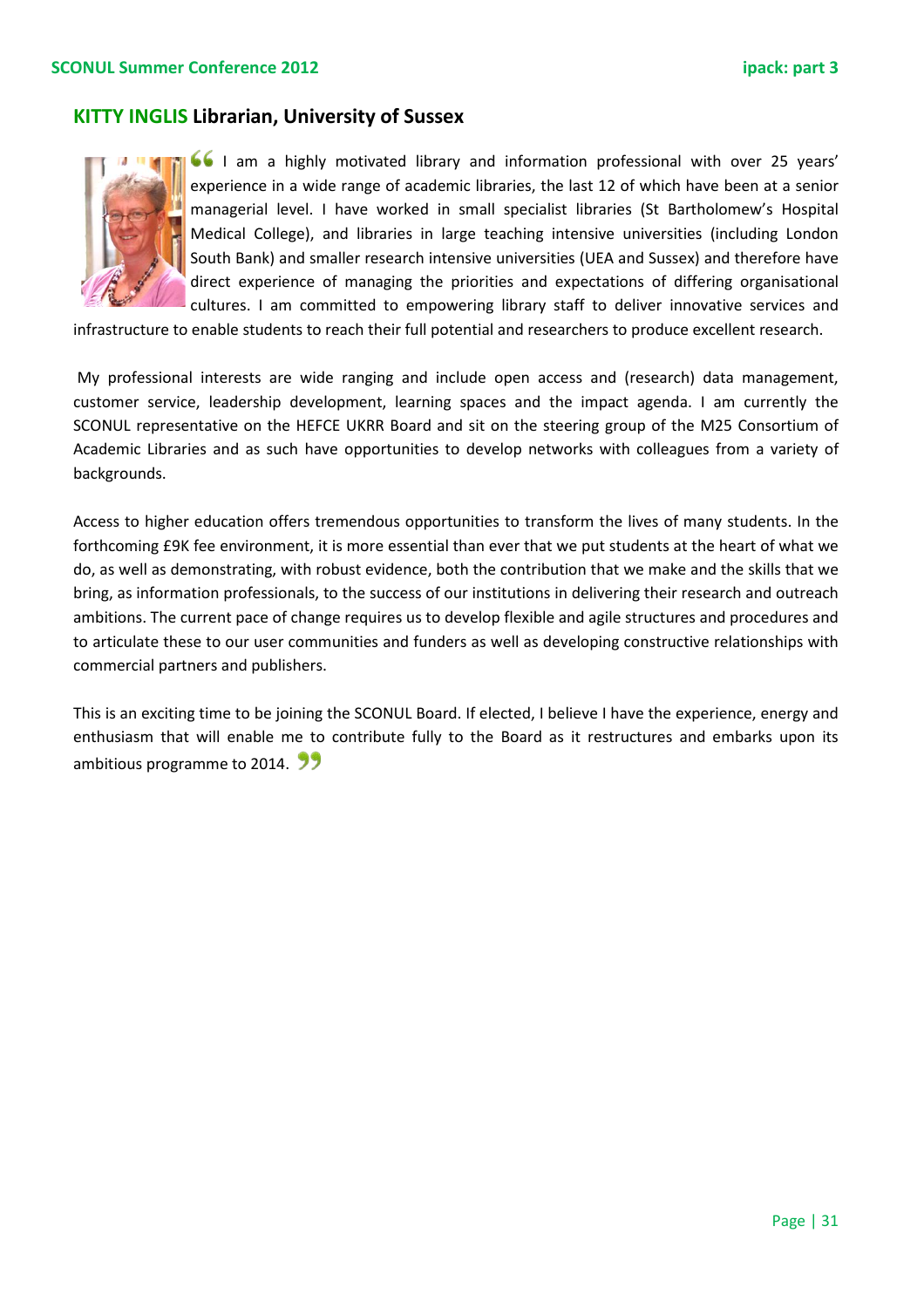#### **ALISON MCKENZIE Dean of Learning Services, Edge Hill University**



My career history includes employment at various levels of seniority across a broad range of academic institutions, from specialist institutions, the Royal College of Art; large, diverse and multi-disciplinary institutions, Manchester Metropolitan University to, in contrast, a small research focussed institution, Bangor University. My current post at Edge Hill University carries responsibility for the management of a broad range of distributed academic services: library and information services for students, academics and researchers, including ICT support and training, academic skills development and support

for students with a Specific Learning Difficulty (SpLD); collection management and development; strategic development and delivery of the VLE (Blackboard) and associated learning and media technologies, and facilities.

In my role as a senior manager of the University I am a member of the Directorate, the Academic Management Group, the University's International group and Information Strategy Group, each core to the strategic business and academic planning of the University. I have recently stepped down as Chair of the North West Academic Libraries (NOWAL) consortium and believe I now have the capacity to contribute more extensively to the future of SCONUL.

My professional interests are varied but primarily focus on strategic management and the increasing importance of two key themes; first, the future of the profession, and its specialist contribution to the success of its parent institution, and more broadly the future of higher education in the UK and beyond. In practice I have chaired the SCONUL Working group on Information Literacy and broadened its remit to actively engage with a number of other professional partners, VITAE, RIN, ALT and the HEA to strengthen and further promote the value information literacy to different audiences. I am also currently engaged in representing SCONUL on a JISC funded project focussing on digital literacy across a number of professional associations including the AUA and SEDA. It is evident that there are significant opportunities here to forge new partnerships, not solely on the connection of digital literacy, but more broadly as professional contributors to the success of HE.

My second theme has at its heart, the reputation and value of the profession, its resources and services and how those are articulated and presented in practice. I am quite passionate (!) about how data, both qualitative and quantitative, is used to inform decision-making and the connections between perceptions of value, communication and marketing. This is an area which cuts across all libraries and one which I hope can be investigated further. If successful in my application to become a SCONUL Board member, I will aim to work towards the successful delivery of the SCONUL strategy and actively seek greater engagement with members and partners to ensure that the priorities and steer from SCONUL meet your needs. I hope my experience and enthusiasm for development is evident and coupled with my professional interests and activities offer you a prospective Board member you will be happy to vote for.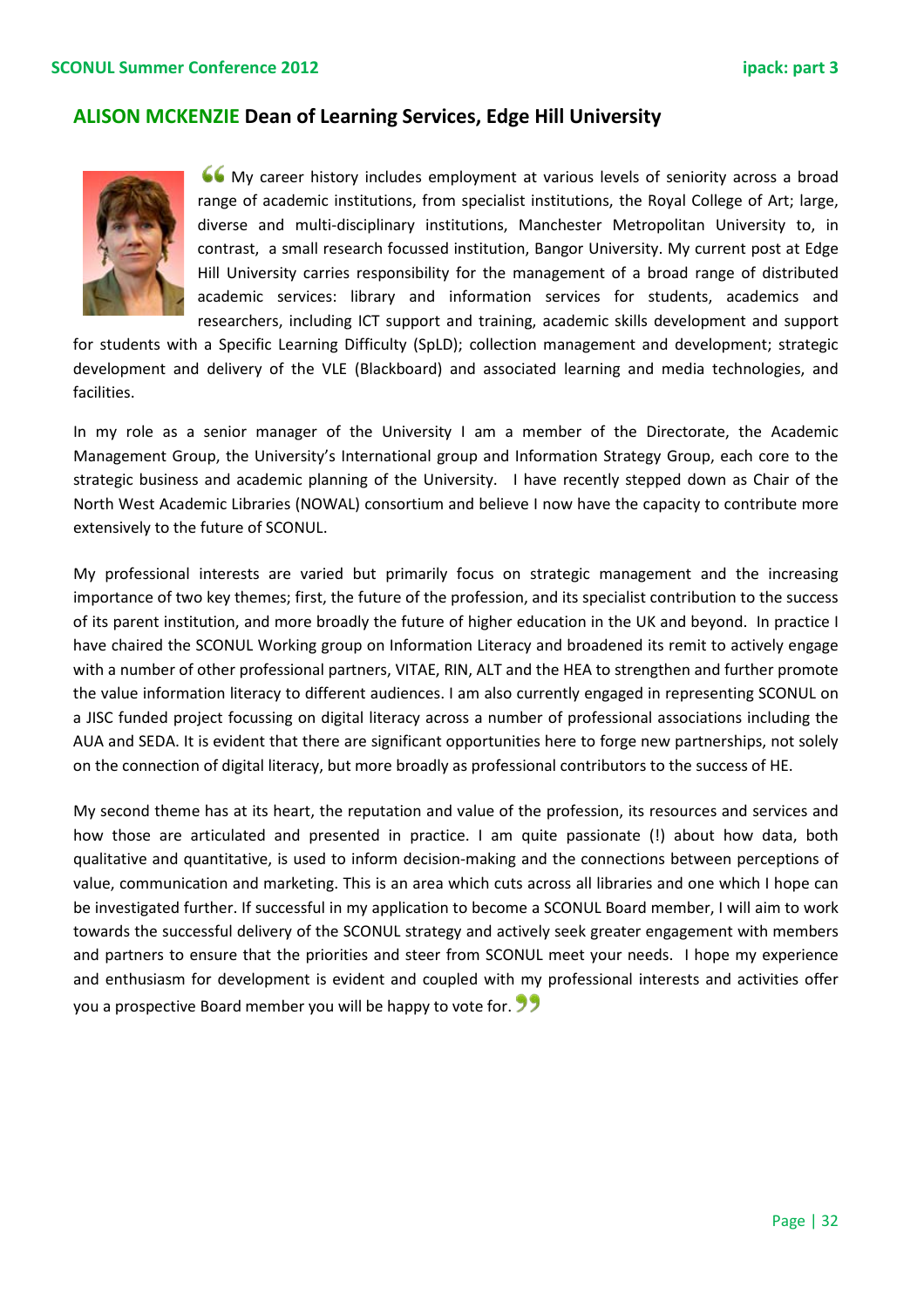### **JO NORRY Director of Libraries and Learning Innovation, Leeds Metropolitan University**



I am keen to become a member of the SCONUL Executive Board to contribute more to our sector in such an exciting and dynamic era, and to help shape the support we give to the leadership of academic libraries on the way ahead. I would welcome the opportunity to work with colleagues to shape how SCONUL drives forward our new strategy for the next three years. I recognise that SCONUL is increasing its advocacy and impact, and is facilitating our working together to seek new solutions for new questions. We are leading services at probably the most challenging and turbulent time for both higher education and for libraries,

with much debate about the purpose and value of each, and it is vital that we work together deploying all our skills and influence to advocate our centrality to world class learning, research and student experience.

**What I would bring:** I would bring my experience of leading a broad set of library and learning support services within one of our largest universities over the past seven years. I have been at the coal face of realising the potential of the changes we have seen in learning and teaching, student expectations, technological and information transformation. My responsibilities have expanded to take on further studentfacing learning technology services, enabling a more holistic student support service. I believe my leadership is grounded in developing relationships with stakeholders, building trust and confidence, flexibility and resourcefulness. I am now a member of the University's Corporate Management Team, and have relished the opportunity to contribute to all the major development agendas. I have learnt so much more in this role about leveraging influence, and using my place at the table to make our services more relevant and integrated.

**Professional interests and activities:** My professional interests are particularly in student experience, and. Our service has held the Customer Service Excellence standard, and its predecessor, Charter Mark, for the past ten years, and this has given us the reputation in the university for leading the way on enhancing the student experience. I have been a CILIP Regional Assessor for several years, reviewing chartered librarian applications, giving me an insight into early career professionals and their development trajectory. I have been involved in professional activities throughout my career, mostly through the CILIP University, College and Research Group at regional and then national level. More recently I have been involved in the Northern Collaboration, as a member of the Change Academy team which led to the establishment of this new group of north of England university libraries.

**And about me:** I have spent most of my career in HE libraries, after an initial foray into cathedrals with my first post at York Minster (probably more of a retirement job, if anyone's looking for one). I have been at Leeds Met for the past 11 years, and prior to that I worked at Sheffield Hallam University and Nene College (now University of Northampton). I have postgraduate qualifications in librarianship, management and Anglo-Saxon, the last being possibly the least used but a very good foundation! I became a Fellow of CILIP in 2010, and am a Fellow of the HFA.  $\overline{33}$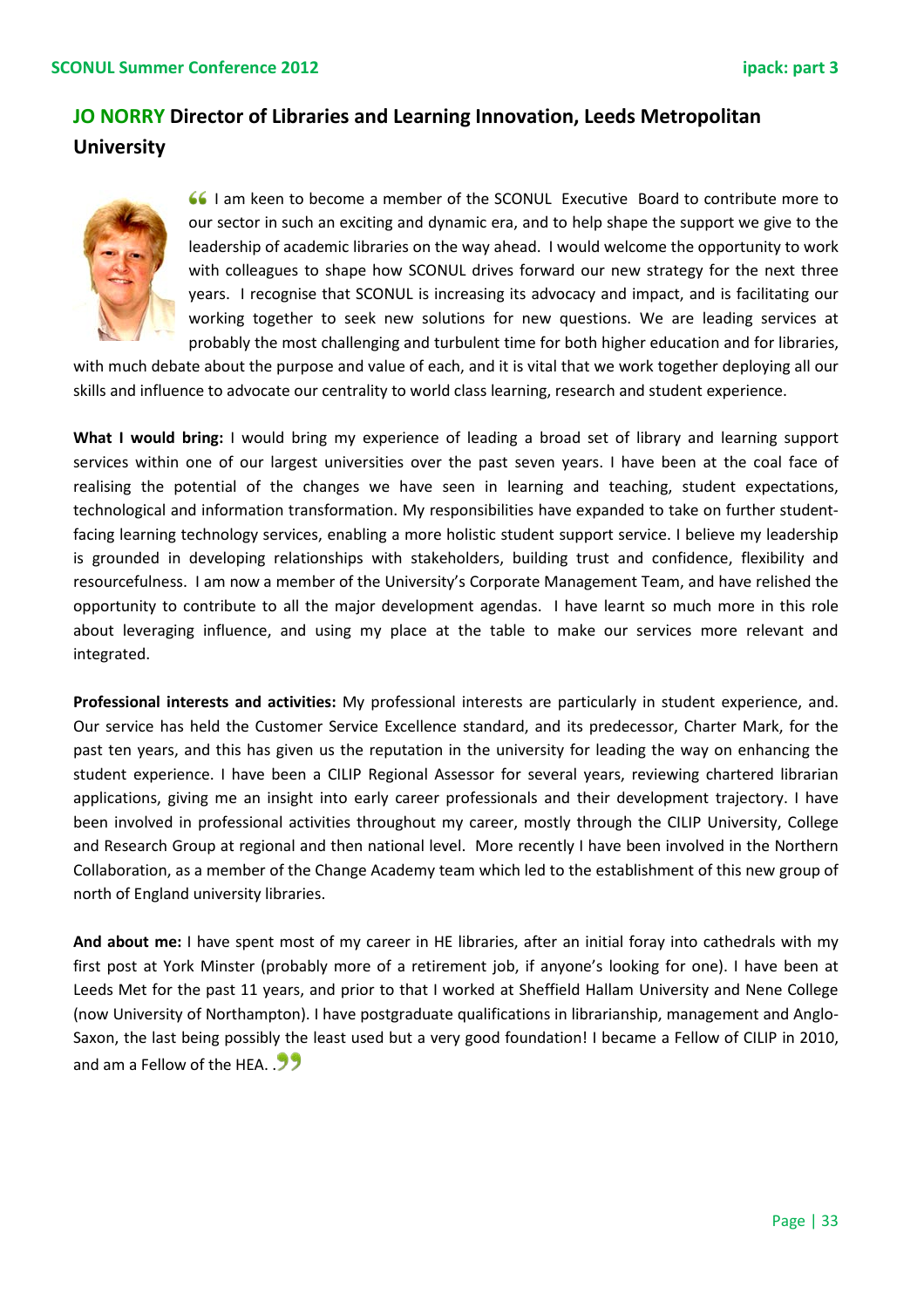### **OLIVER PRITCHARD Assistant Director, Student & Learning Support, University of Sunderland**



 I am seeking election to SCONUL Executive Board as I believe that my experience within SCONUL and in my library service roles will enable me to make a key contribution to the Board and to the future of SCONUL for the benefit of the whole of our membership.

I have been actively involved in SCONUL via Special Interest Groups for some time. I have served for a number of years on the SCONUL Access Steering Group, supporting the development of the scheme and contributing to the widening of those early principles to

include library IT facilities.

In more recent years I have been a member of the SCONUL Working Group on Space Planning serving as a committee member, secretary and now acting Chair. I have been active in the planning and delivery of a number of space related events and of two cycles of the SCONUL Design Award. I am the SCONUL representative on the Designing Libraries Board and am currently involved in supporting the Group through what is an exciting period of transition to the new SCONUL group structure.

My SCONUL activities have been based on a firm belief in the value of these SCONUL services but also in the very real, practical benefits that these can bring to us, as members, in our daily professional practice and service developments. My Library career to date has included work across sectors in both public libraries and Further Education, before focussing on Higher Education at both the University of Wolverhampton and then the University of Sunderland. I joined Sunderland as Assistant Director for Library Services in 2002. In 2005 the library service became an early adopter of multi-dimensional convergence to include a much wider service base. My own remit was extended to include both libraries and student services.

This experience has extended my own view of and vision for university students and staff and their experience of HE and also the synergies between service areas to bring best benefit. Equally, this has developed my approach to both driving and leading change for the benefit of our service communities. I believe my experience drawn from both the creative and highly valued opportunities offered by SCONUL and my leadership role in University libraries make me well placed to contribute to SCONUL Executive Board at a moment of key and critical change. This transition demands particular energy, focus and commitment if we are to realise its full benefit for the whole SCONUL community. I would welcome the opportunity to make a real and valuable contribution to this important process of change and the wider remit of both Executive Board and SCONUL – now and for the future.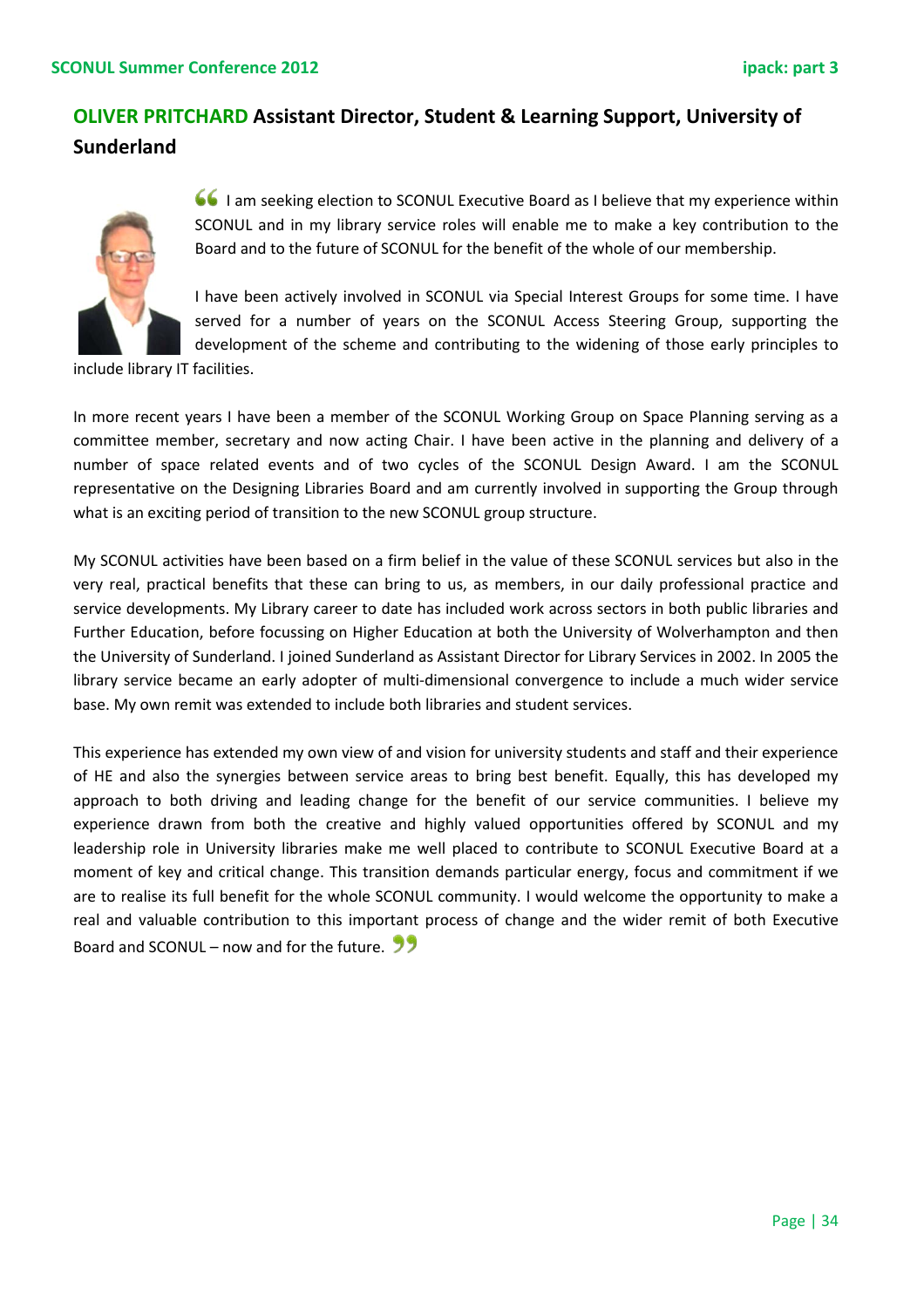### **ELIZABETH SELBY Dean, Learning and Information Service, Southampton Solent University**



I have worked in HE for 20 years and previously worked for a major British Engineering Company in Library, Information Science and Marketing management roles.

I consider myself very fortunate to have a role that

 allows me to have an impact on the student experience in many different areas of HE professional services. The Learning & Information Service (LIS) consists of five large teams: ICT; Student Services; Library & Learning Services; Employability & Enterprise; and Learning

Technologies. That means that as Dean of LIS, on a daily basis, I grapple with the strategic development and management of very varied teams. In addition, as a member of the University's Senior Management Team and Chair of the Teaching and Learning Committee I have a clear understanding of the internal and external drivers, and the enablers and blockers that impact on the ways that our students learn and the ways in which we need to support them to ensure that they can be successful and enjoy their time at university and prepare for fulfilling graduate careers.

In 2008 I led a Leadership Foundation funded project into the development of Learning Spaces at Solent University with a project team that included academic and support staff and students. The recommendations formed a roadmap for the future development of the University's Library and Learning Spaces through well considered, modest refurbishments that have transformed the way that students use our Library and other learning spaces. The success of that project encouraged me to apply for funding to lead a similar cross University project into the development of flexible, technology enhanced teaching spaces. That project has led to the redevelopment of 25 classrooms to date. Through these two projects I have developed an understanding of how students learn and what they expect from the resources and the environment that we provide for them in libraries, teaching spaces and through electronic resources and the VLE.

I have been engaged with SCONUL for almost 10 years and I appreciate the collegiality and support of its members and the focus it has provided on key issues related to academic libraries. I believe very strongly, however, that as library professionals we cannot operate in isolation in our institutions but that more than ever we need to engage with other professional services and with academic colleagues in order to ensure that our voice is heard and has impact. More than ever we need to ensure that we are able to influence decisions both within our institutions and nationally so that the challenges that we face in delivering 24/7 services in ways that engage students will remain adequately resourced and the learning experience of students will be enriched. I welcome the new SCONUL strategy with its broader focus on collaboration and shared services, quality and the user experience and if elected to the Executive Board would endeavour to contribute my understanding of the wider challenges of a superconverged service to SCONUL strategic developments.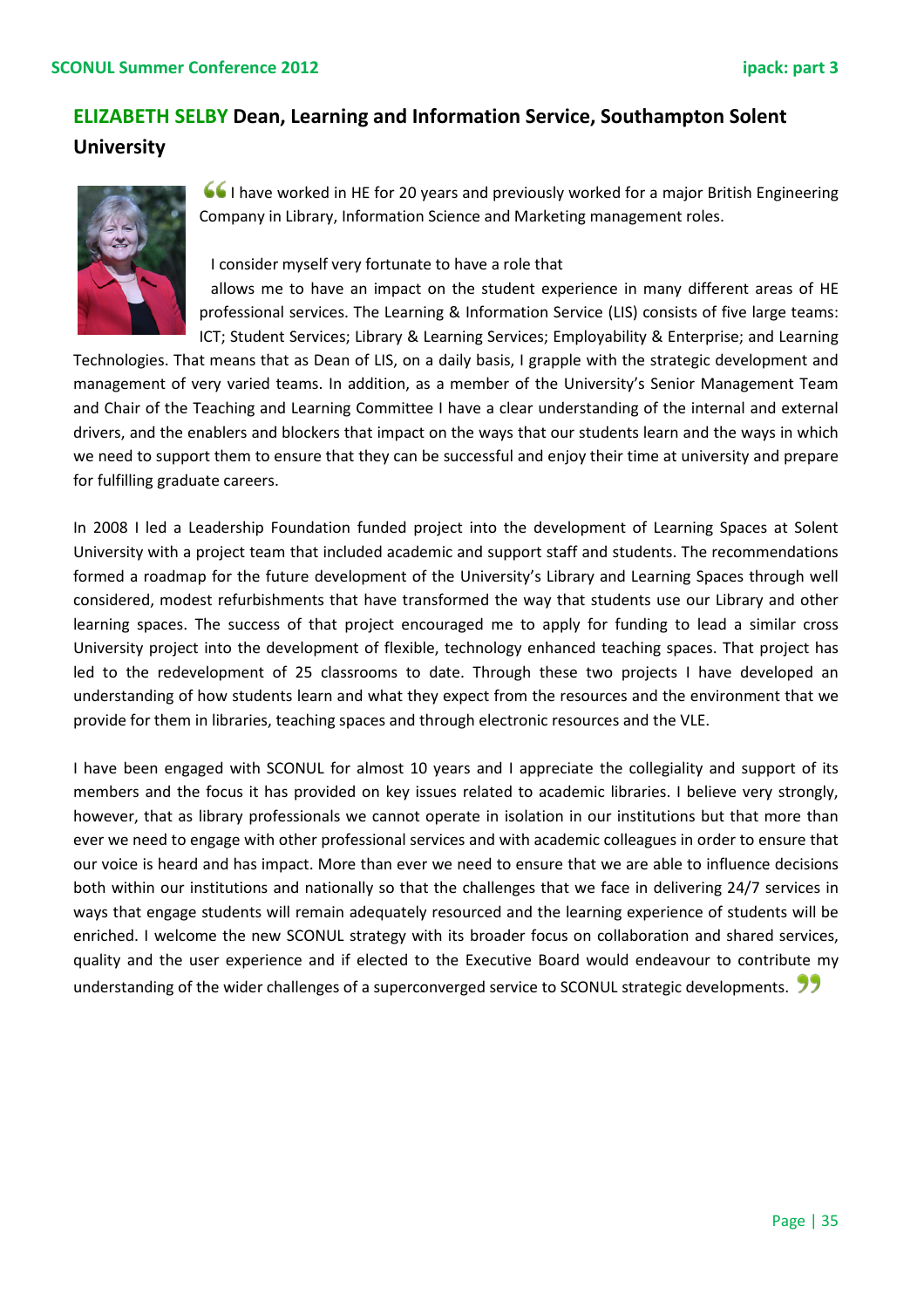#### **IAN SNOWLEY University Librarian, The University of Lincoln**



 I have been Librarian at the University of Lincoln since September 2009, and before that I was Head of Higher Education at the British Library a post I took after a period as Director of Academic Services at the University of London, Research Library Services. Before moving into ULRLS I built up extensive experience in Government and Health/Medical Libraries, developing interests in management, library

buildings and strategy, amongst others. I was Chair of the joint SCONUL/CILIP Health Strategy Group for a period, and whilst I was at the BL I was co-opted onto the SCONUL

Board, so have some experience of the role and of working with SCONUL at a strategic level.

At Lincoln my main focus, in addition to the overall management of the Library service, has been on developing the role of the University Library. As part of this I have been working to enhance the role of subject librarians in supporting learning development and creating new services to support the emerging mission of the University (increasingly focusing on research and international and post-graduate students). In my current role my main interest in SCONUL is three-fold – as a source of reliable and targeted data to support benchmarking and the case for service development and investment; as a unified voice for the sector, making arguments at national level which can influence discussions at the institutional level; and as a home for the 'Access' schemes which contribute so much to the experience that students have when they are studying away from their home institution.

In recent years I have been impressed by the energy and enthusiasm of SCONUL and its members for these roles, and this is underpinned by the latest (draft) strategy. The strategy effectively builds on the work of recent years and I believe it will focus the majority of SCONUL activity towards those areas where there is most benefit for members and the community as a whole.

It is clear that HE in the UK (and worldwide) is in for further change, and that we are only beginning to appreciate what the future will bring. These challenges (technological, societal, financial and political) only serve to emphasise the importance of working collaboratively and in concert as a whole sector. SCONUL has a key role to play in this as the only body representing all HEI libraries in the UK and Ireland. I believe that all HEI libraries have a part to play in moving the sector forward, and I intend to champion this vigorously.

Given my experience across a wide range of library types and roles, and my well-developed committee, managerial and strategic skills I believe that I can play a full and active role on the SCONUL Board. If elected I will work to ensure that SCONUL remains representative of the sector as a whole, and build further on its leadership work on behalf of academic libraries.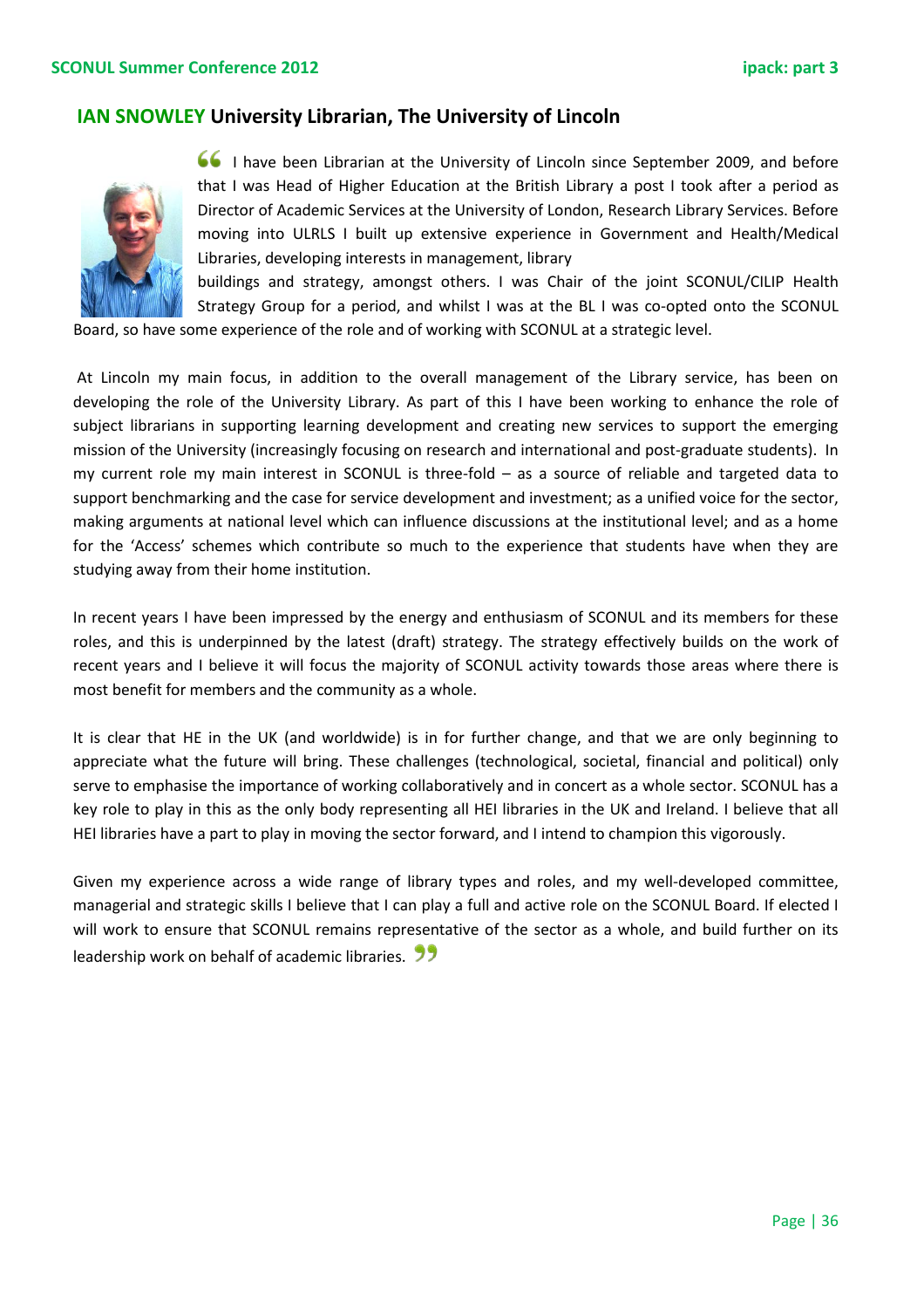#### **GRAHAM WALTON Head of Planning and Resources, Library, Loughborough**

#### **University**



 I have worked in higher education libraries for 32 years, both here at Loughborough University and previously at Northumbria University. During that time there have been a range of challenges and issues to address. However, I cannot re-call a time when there have been as many diverse agendas as there are facing us today. At the University level, the library is being asked to adapt to full fees, cope with reduced levels of funding and a heightened sense of competition, while delivering a high quality service that meets the changing learning and research agendas. In addition, within the university library sector

there are a range of factors that are influencing the services we offer. These include: the open access publishing model, research data storage, institutional repositories, mobile technologies, imperative to prove value, Web 2.0 applications, making our library buildings effective and changing our skills tool kit.

SCONUL has a pivotal role in helping us all pilot our way through this turbulent world we inhabit. By joining the SCONUL Board I feel I have the experience, skills and attitude that will help this be achieved:

**Extensive relevant library experience**: I have taken on a wider range of responsibilities, including being a health sciences academic librarian, managing three campus libraries, marketing, web site development, human resources, training, quality, evaluation and building development. I was also Co-Director of the major eLib IMPEL2 project.

**Involvement in national professional activities**: I was instrumental in the establishment of the COPOL health sciences group. I have been a member of the SCONUL E-Learning Group and am currently a member of the SCONUL Working Group on Space Planning. Other professional committees I have been involved with include IFLA's Continuing Professional Development and Work Place Learning Group and CILIPs' Library and Information and Research Group.

**Connections with LIS academic community**: I am Honorary Research Fellow in Department of Information Science at Loughborough and have published extensively. I am currently Editor of *New Review of Academic Librarianship* journal and am joint editor of the forthcoming Ashgate book *University libraries and space in the digital world.*

**Dealing effectively with real issues**: In recent years, I have been centrally involved in changing existing library space from book storage to social learning, establishing and delivering 24/7 opening, developing a web presence that incorporates web 2.0, assessing academics' attitude towards open access and using such approaches as Photography competitions and Library artist in residence to engage with students in different ways. I have recently completed a major exercise on the University Library's values and brand.

All of the above will ensure I can bring valuable ideas, approaches and insight to the SCONUL Board that will ensure university libraries continue to be seen as assets rather than costs.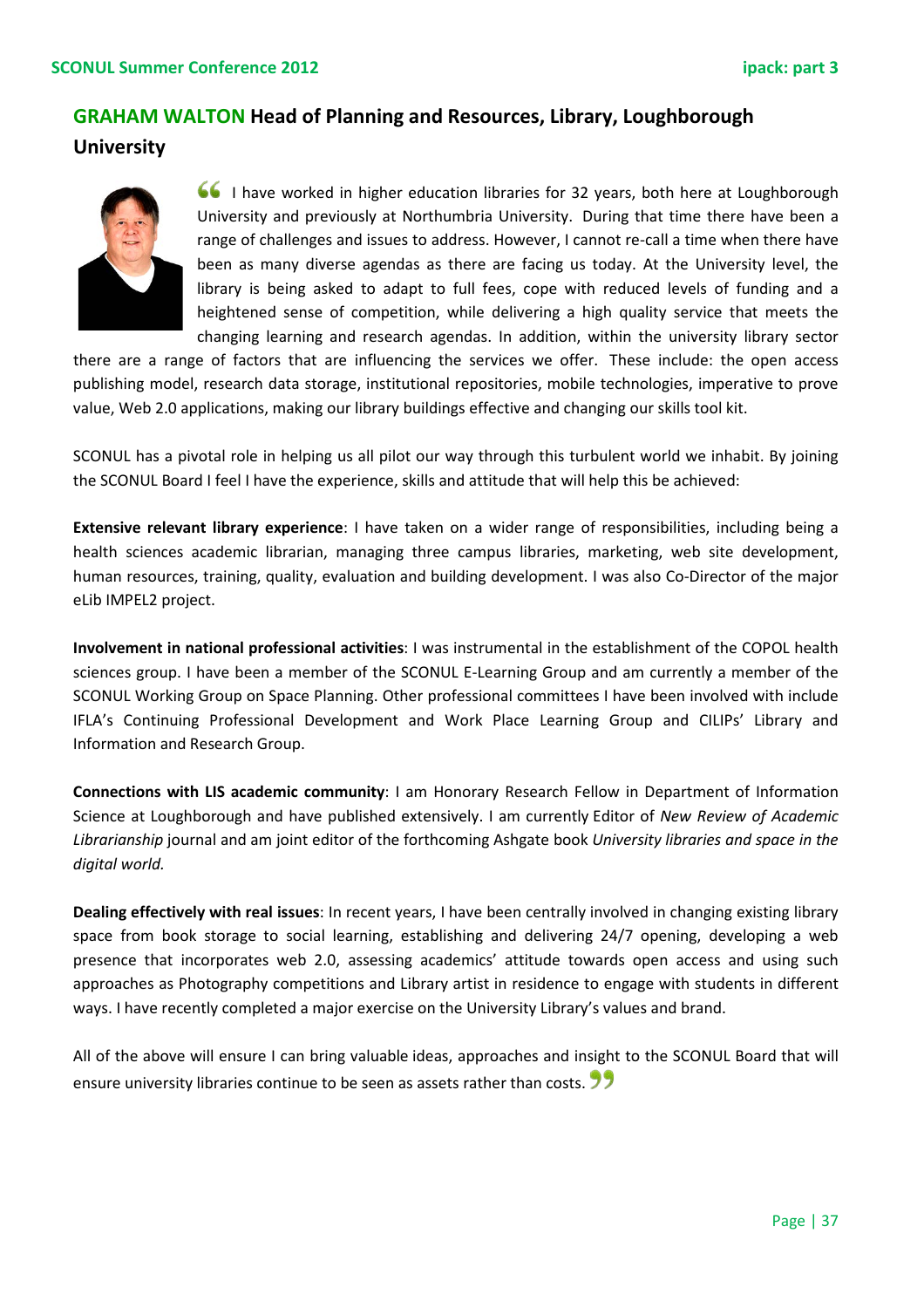#### **SUE WHITE Director of Computing and Library Services, University of Huddersfield**



 I have worked in higher education libraries for over twenty years and feel immensely fortunate to be part of such a dynamic and stimulating sector. My current role is Director of Computing and Library Services which incorporates library services, IT (infrastructure and front line), and archives and special collections.

Having spent the last ten years in a converged service, I have developed a good understanding of the synergies to be gained from Library and IT. Collaborative working in

general is something about which I feel strongly, as demonstrated by my involvement in the Northern Collaboration (of northern University libraries), the HEA Change Academy team which contributed to the Northern Collaboration, and the Performance Measurement and Benchmarking Consortium (of eight University libraries in the north/midlands). I am currently leading a Northern Collaboration Project on shared/outsourced virtual enquiry services, and am keen to explore the possibilities offered by new technologies for enhancing enquiry services. I sincerely hope collaboration will continue to be a feature of academic libraries despite the increased competition between our institutions.

One of the current challenges facing our sector is to demonstrate the value of academic libraries, and there is a growing body of practitioner research to draw on. The work I instigated at Huddersfield on correlating library usage and student attainment has been tested with partner institutions, and continues to yield significant findings. There is potential to extend this work – to varying degrees - across all SCONUL institutions. My other areas of interest include customer service, user engagement, performance management and support for research.

I am a Fellow of the HEA and CILIP, and am currently studying for a taught Doctorate. The latter is proving invaluable to me in gaining a better appreciation of the academic mindset.

My contribution to the SCONUL Executive would be my many years of academic library experience, along with my enthusiasm for exploring new activities and a genuine belief in the value of working together for the benefit of our profession. 22